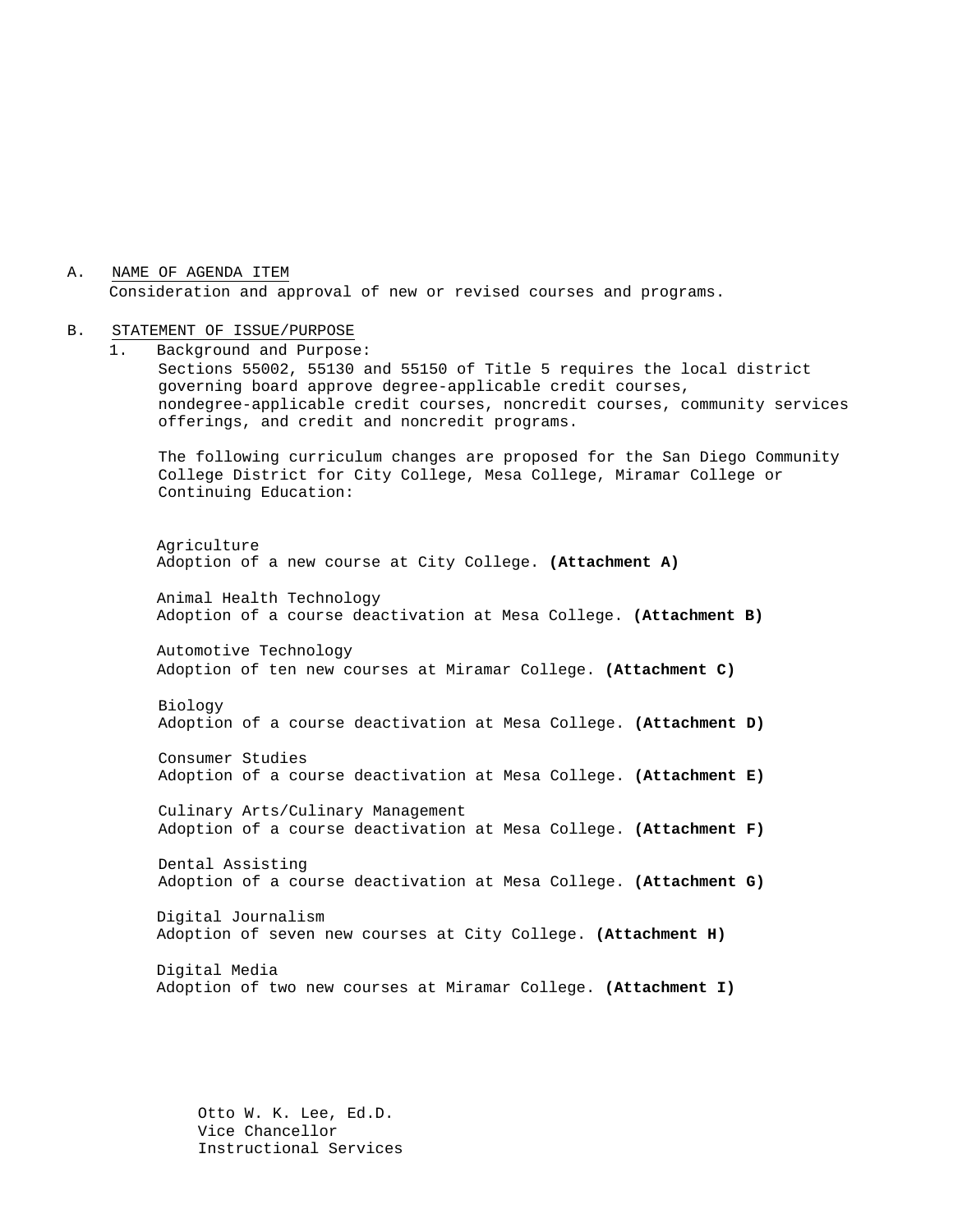# B. STATEMENT OF ISSUE/PURPOSE (Continued)<br>1. Background and Purpose: (Continued) 1. Background and Purpose: (Continued) Health Information Technology Adoption of a course deactivation at Mesa College. **(Attachment J)** Medical Assisting Adoption of a course deactivation at Mesa College. **(Attachment K)** Radiologic Technology Adoption of a course reactivation at Mesa College. **(Attachment L)** Radiologic Technology Adoption of a course deactivation at Mesa College. **(Attachment M)** Web Development Adoption of two new courses at Mesa College. **(Attachment N)** Art-Fine Art Adoption of a program revision at Miramar College. **(Attachment O)** Automotive Technology Adoption of a program revision at Miramar College. **(Attachment P)** Behavioral Sciences Adoption of a program revision at City College. **(Attachment Q)** Humanities Adoption of a new program at Mesa College. **(Attachment R)** Physical Therapist Assistant Adoption of a program revision at Mesa College. **(Attachment S)** Radiologic Technology Adoption of a program revision at Mesa College. **(Attachment T)** 2. Cost and Funding There is no additional cost to the District.

C. PROPOSAL

The Board of Trustees hereby grants authority to take the action outlined in Part A.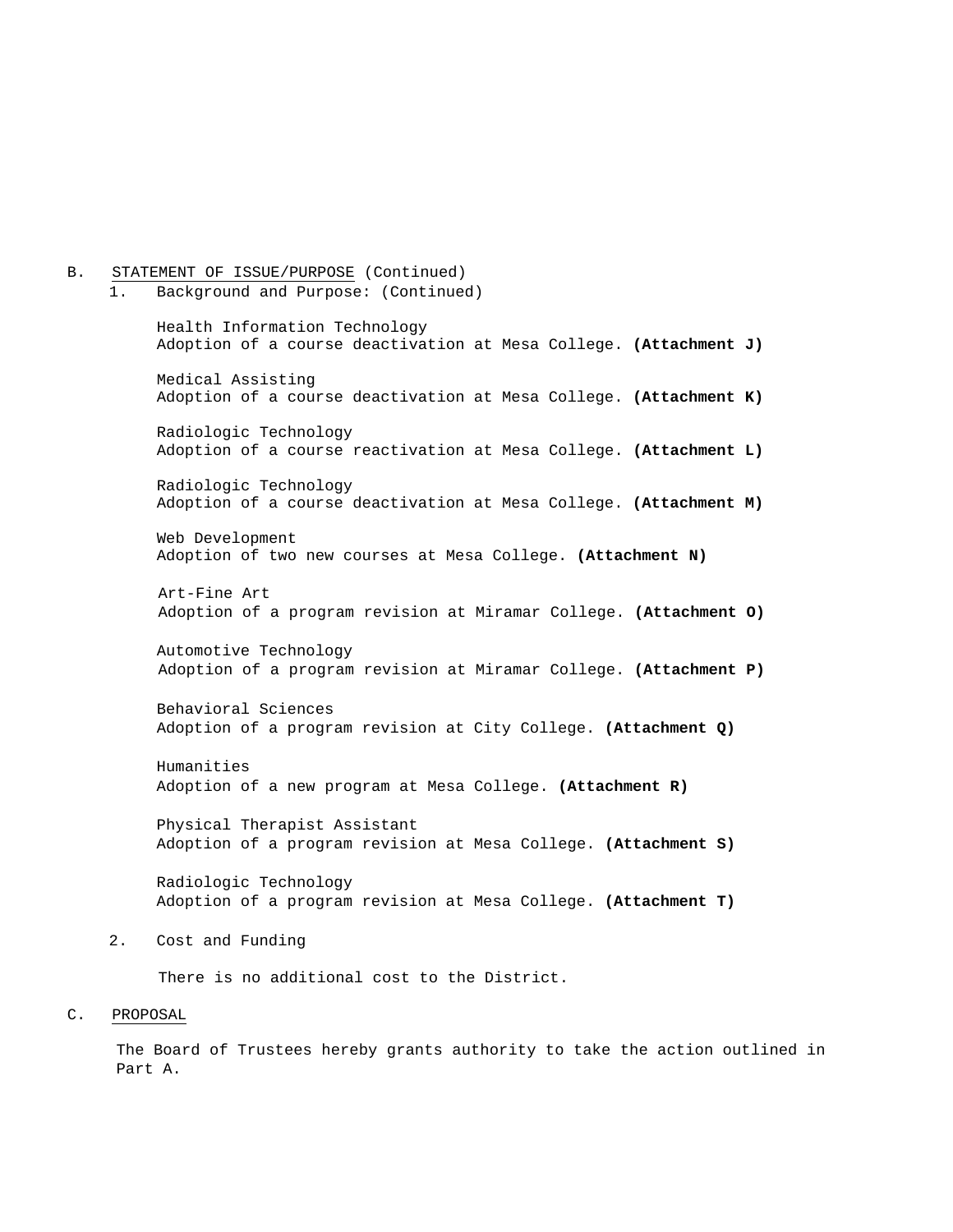Adoption of a new course at City College.

Proposed new course at City College:

#### **270 Work Experience in Sustainable Urban Agriculture 60 - 300 hours other, 1-4 units Grade Only**

A program of on-the-job learning experiences for students employed in a job related to an occupationally oriented major for which no work experience course is offered. This course may be taken for a maximum of 16 units. However, the combined maximum credit for all Work Experience courses from all disciplines may not exceed 16 units. (FT) Associate Degree Credit & transfer to CSU and/or private colleges and universities.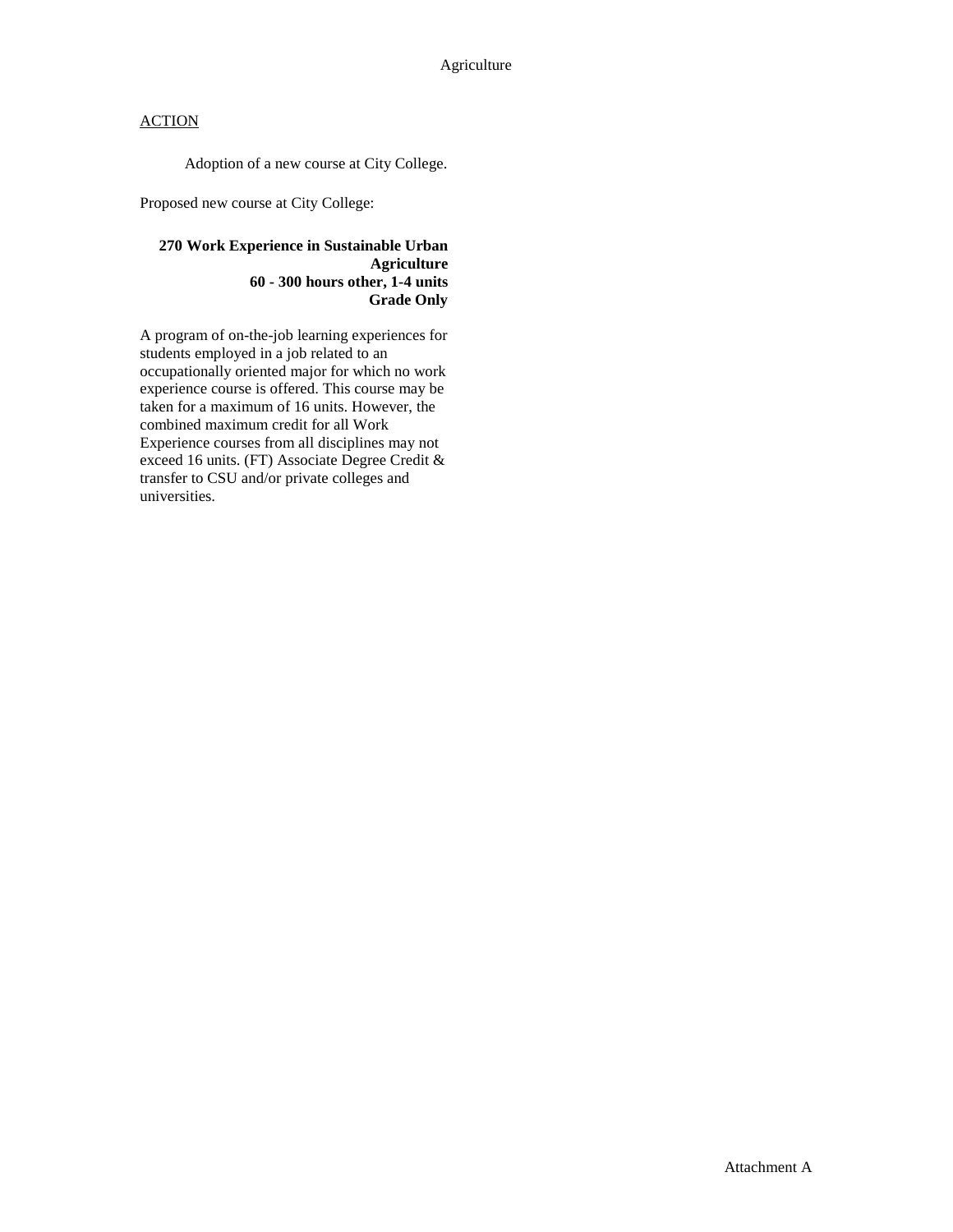Adoption of a course deactivation at Mesa College.

Proposed course deactivation at Mesa College:

#### **290 Independent Study**

#### **48 - 162 hours other, 1-3 units Grade Only**

*Prerequisite:* Animal Health Technology 225 and Animal Health Technology 235A, each with a grade of "C" or better, or equivalent. *Corequisite: Completion of or concurrent enrollment in* Animal Health Technology 215 and Animal Health Technology 215L, each with a grade of "C" or better, or equivalent. *Limitation on Enrollment:* Special Admission must be admitted to program. *Limitation on Enrollment:* This course is not open to students with previous credit for Animal Health Technology 235.

This course is provides Animal Health Technology students with advanced workplace experience in an affiliated veterinary or research institution. Students are assigned general and advanced tasks, such as assisting in surgery, monitoring anesthesia and recovery, cleaning wounds and ears, applying splints or bandages, dispensing prescriptions, performing dental prophylaxis, and conducting client education. Students work independently under the direction of a supervisor toward mastering the "essential" and "recommended" skills as delineated by the American Veterinary Medical Association's and the Registered Veterinary Technician Exam Committee's Knowledge, Skills and Abilities Tasks List. These skills are listed on a separate Directed Clinical Practice Task List. Clinical work is coordinated by a member of the college staff. (FT) Associate Degree Credit & transfer to CSU and/or private colleges and universities.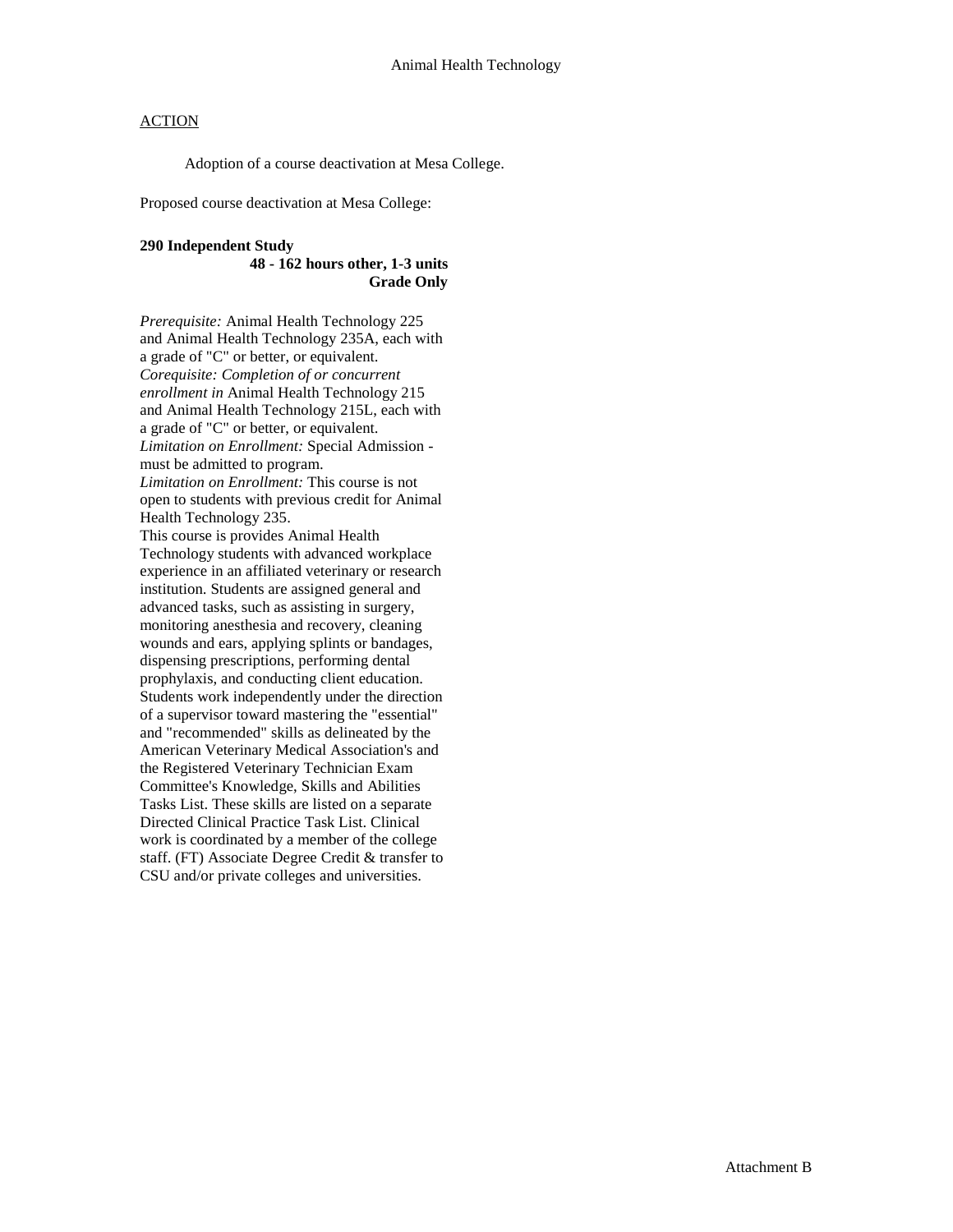Adoption of ten new courses at Miramar College.

Proposed new courses at Miramar College:

## **56T Honda/Toyota Engine and Related Systems**

**32 - 36 hours lecture, 96 - 108 hours lab, 4 units Grade Only**

*Prerequisite:* Automotive Technology 51T with a grade of "C" or better, or equivalent. *Advisory:* Mathematics 38 with a grade of "C" or better, or equivalent or Assessment Skill Level M30, English 35 with a grade of "C" or better, or equivalent or English 42 and English 43, each with a grade of "C" or better, or equivalent or Assessment Skill Levels R4 and W4.

This course provides a detailed study of Honda and Toyota specific internal combustion engines and related systems. Students learn how to disassemble Honda/Toyota engines, identify and measure parts, and reassemble engines properly. Other topics include fuel, electrical, cooling, and lubrication systems. This course is designed to prepare students for the Automotive Service Excellence (ASE) A1 certification and is intended for automotive technology students seeking Honda Professional Automotive Career Training (PACT) or Toyota Technician (T-TEN) certification. (FT) Associate Degree Credit only and not Transferable.

#### **61T Honda/Toyota Basic Electricity and Electrical Systems Fundamentals 32 - 36 hours lecture, 96 - 108 hours lab, 4 units Grade Only**

*Prerequisite:* Automotive Technology 51T with a grade of "C" or better, or equivalent. *Advisory:* Mathematics 38 with a grade of "C" or better or equivalent or assessment level M30 and English 35 with a grade of "C" or better or equivalent or English 42 and English 43, each with a grade of "C" or better, or equivalent or Assessment Skill Levels R4 and W4. This course covers basic electrical principles and Honda and Toyota specific body wiring, starting, and charging systems. Topics include the construction, operation, and function of electrical components for Honda and Toyota vehicles. This course is intended for automotive technology students seeking Honda Professional Automotive Career Training (PACT) or Toyota Technician (T-TEN) certification. (FT) Associate Degree Credit only and not Transferable.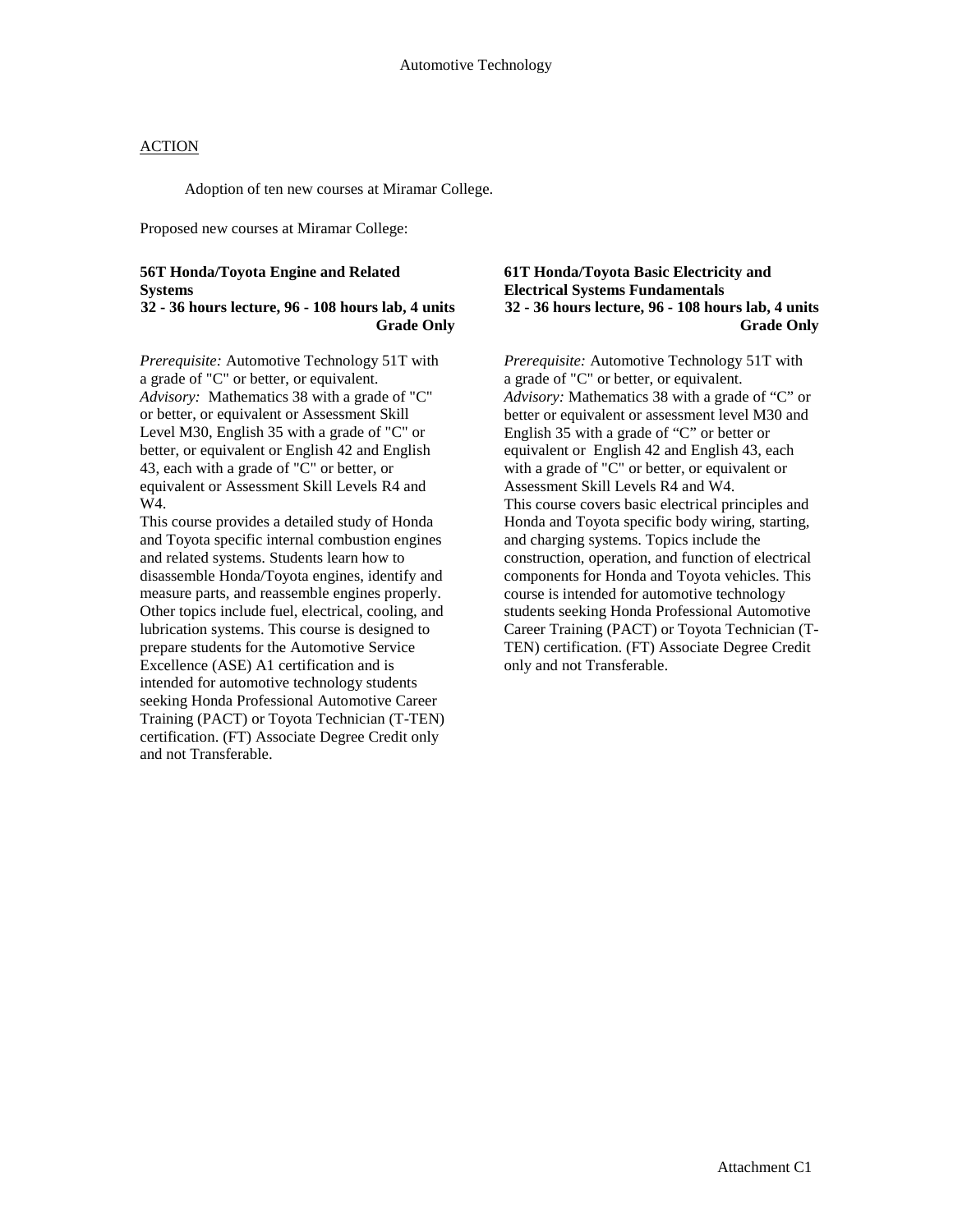#### **62T Honda/Toyota Advanced Electrical 32 - 36 hours lecture, 96 - 108 hours lab, 4 units Grade Only**

*Prerequisite:* Automotive Technology 61T with a grade of "C" or better, or equivalent. *Advisory:* Mathematics 38 and English 35, each with a grade of "C" or better, or equivalent or Assessment Skill Level M30 or English 42 and English 43, each with a grade of "C" or better, or equivalent or Assessment Skill Levels R4 and W4.

This course prepares students to diagnose and repair complex electrical/electronic systems used in Honda and Toyota automobiles. Topics include a review of the principles of electrical circuits, electrical devices, the use of test equipment to diagnose malfunctions, and the examination of various Honda/Toyota computerized control systems. The course emphasizes the development of a systematic diagnostic and repair procedure. Also included is an introduction to Honda/Toyota hybrid vehicle operation, safety, service, and emergency response. This course prepares students for the Automotive Service Excellence (ASE) A6 certification and is intended for automotive technology students seeking Honda Professional Automotive Career Training (PACT) or Toyota Technician (T-TEN) certification. (FT) Associate Degree Credit only and not Transferable.

#### **65T Honda/Toyota Engine Performance 32 - 36 hours lecture, 96 - 108 hours lab, 4 units Grade Only**

*Prerequisite:* Automotive Technology 56T with a grade of "C" or better, or equivalent. *Corequisite: Completion of or concurrent enrollment in* Automotive Technology 62T with a grade of "C" or better, or equivalent. *Advisory:* Mathematics 38 with a grade of "C" or better, or equivalent or Assessment Skill Level M30 and English 35 with a grade of "C" or better, or equivalent or English 42 and English 43, each with a grade of "C" or better, or equivalent or Assessment Skill Levels R4 and W4. This course covers Honda/Toyota engine management basics. Topics include an overview of sensors and their functions, ignition systems, fuel systems, and air induction and exhaust systems. Students are also introduced to Honda/Toyota-specific engine diagnosis procedures. This course prepares students for the Automotive Service Excellence (ASE) A8 certification and is intended for automotive technology students seeking Honda Professional Automotive Career Training (PACT) or Toyota Technician (T-TEN) certification. (FT) Associate Degree Credit only and not Transferable.

### **67T Honda/Toyota Advanced Engine Performance**

**32 - 36 hours lecture, 96 - 108 hours lab, 4 units Grade Only**

*Prerequisite:* Automotive Technology 65T with a grade of "C" or better, or equivalent. *Advisory:* Mathematics 38 with a grade of "C" or better, or equivalent or Assessment Skill Level M30, English 35 with a grade of "C" or better, or equivalent or English 42 and English 43, each with a grade of "C" or better, or equivalent or Assessment Skill Levels R4 and W4. This course builds on skills learned in the Honda/Toyota Engine Performance course with an emphasis on engine diagnostics. Topics include an in-depth study of Honda/Toyota system monitors, engine misfire, oxygen (O2) and Air Fuel (A/F) sensors, fuel systems, and emission control systems. This course prepares students for the Automotive Service Excellence (ASE) L-1 certification and is intended for automotive technology students seeking Honda Professional Automotive Career Training (PACT) or Toyota Technician (T-TEN) certification. (FT) Associate Degree Credit only and not Transferable.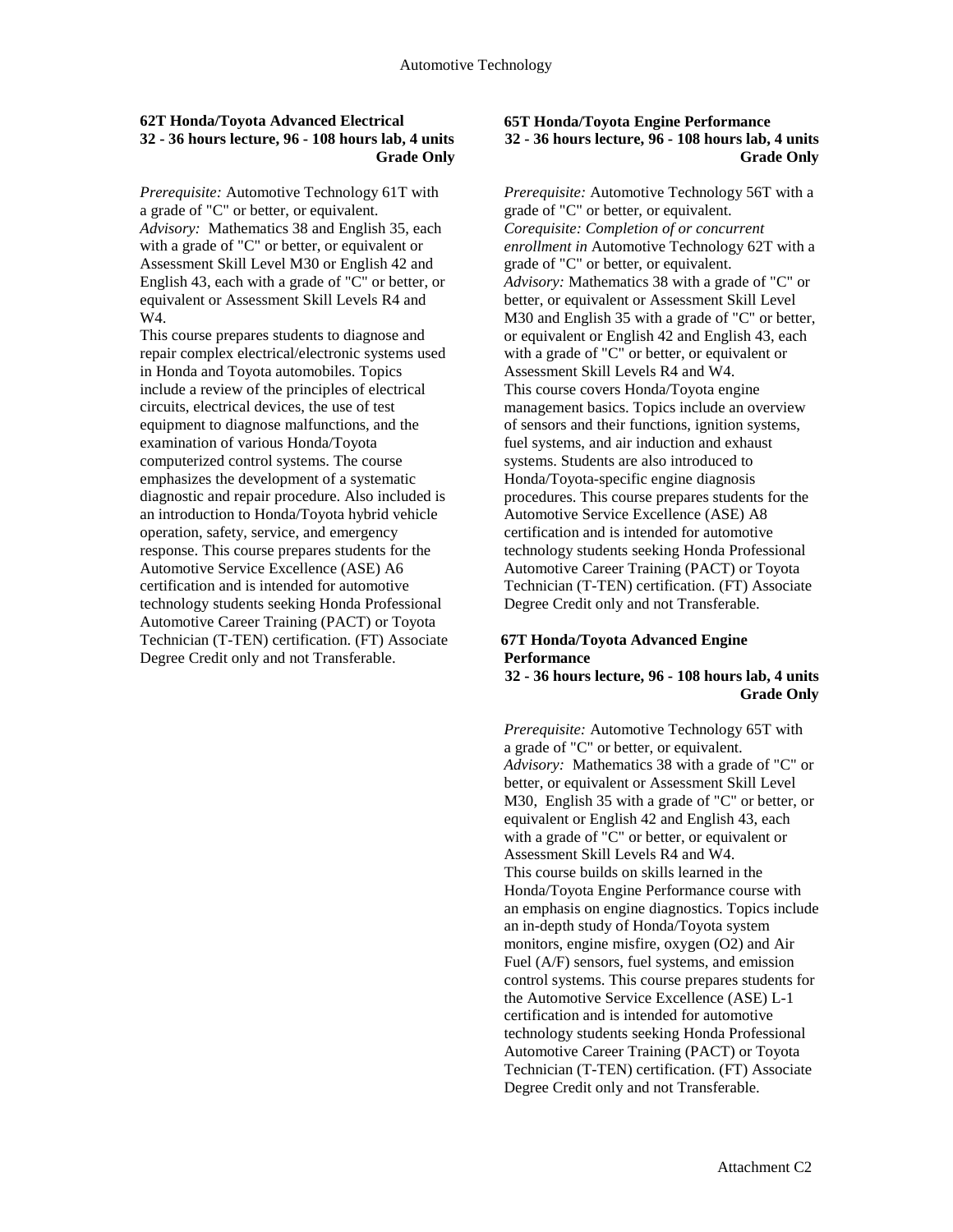#### **69T Honda/Toyota Climate Control Systems 32 - 36 hours lecture, 96 - 108 hours lab, 4 units Grade Only**

*Corequisite: Completion of or concurrent enrollment in* Automotive Technology 62T with a grade of "C" or better, or equivalent. *Advisory:* Mathematics 38 with a grade of "C" or better, or equivalent or Assessment Skill Level M30, English 35 with a grade of "C" or better, or equivalent or English 42 and English 43, each with a grade of "C" or better, or equivalent or Assessment Skill Levels R4 and W4. This course introduces students to Honda and Toyota specific climate control systems, including Heating, Ventilation, and Air Conditioning (HVAC) systems and related components. Students diagnose and repair common problems with climate control systems, including manual, electronic and vacuum controls; evacuation and recharging of air conditioning; and component replacement. Other topics include safety and environmental concerns; Environmental Protection Agency (EPA) 609 Refrigerant Handling License requirements; and Honda/Toyota hybrid vehicle climate control systems. This course prepares students for the Automotive Service Excellence (ASE) A7 certification and is intended for automotive technology students seeking Honda Professional Automotive Career Training (PACT) or Toyota Technician (T-TEN) certification. (FT) Associate Degree Credit only and not Transferable.

### **72T Honda/Toyota Manual Drive Train and Axles**

#### **32 - 36 hours lecture, 96 - 108 hours lab, 4 units Grade Only**

*Corequisite: Completion of or concurrent enrollment in* Automotive Technology 62T with a grade of "C" or better, or equivalent. *Advisory:* Mathematics 38 with a grade of "C" or better, or equivalent or Assessment Skill Level M30, English 35 with a grade of "C" or better, or equivalent or English 42 and English 43, each with a grade of "C" or better, or equivalent or Assessment Skill Levels R4 and W4. This course familiarizes students with Honda and Toyota specific manual transmissions, final drives and transaxles. Topics include clutch assemblies, manual transmissions, manual transaxles, transfer cases, and rear-wheel, 4-wheel, and all-wheel drive systems. This course prepares students for the Automotive Service Excellence (ASE) A3 certification and is intended for automotive technology students seeking Honda Professional Automotive Career Training (PACT) or Toyota Technician (T-TEN) certification. (FT) Associate Degree Credit only and not Transferable.

#### **74T Honda/Toyota Automatic Transmissions/Axles 32 - 36 hours lecture, 96 - 108 hours lab, 4 units Grade Only**

*Corequisite: Completion of or concurrent enrollment in* Automotive Technology 67T with a grade of "C" or better, or equivalent. *Advisory:* Mathematics 38 with a grade of "C" or better, or equivalent or Assessment Skill Level M30, English 35 with a grade of "C" or better, or equivalent or English 42 and English 43, each with a grade of "C" or better, or equivalent or Assessment Skill Levels R4 and W4. This course covers the principles and operation of Honda and Toyota specific hydraulically and electronically controlled transmissions and transaxles. Topics include hydraulics, components, power flow, and the development of a systematic approach to diagnosis and repair. This course prepares students for the Automotive Service Excellence (ASE) A2 certification and is intended for automotive technology students seeking Honda Professional Automotive Career Training (PACT) or Toyota Technician (T-TEN) certification. (FT) Associate Degree Credit only and not Transferable.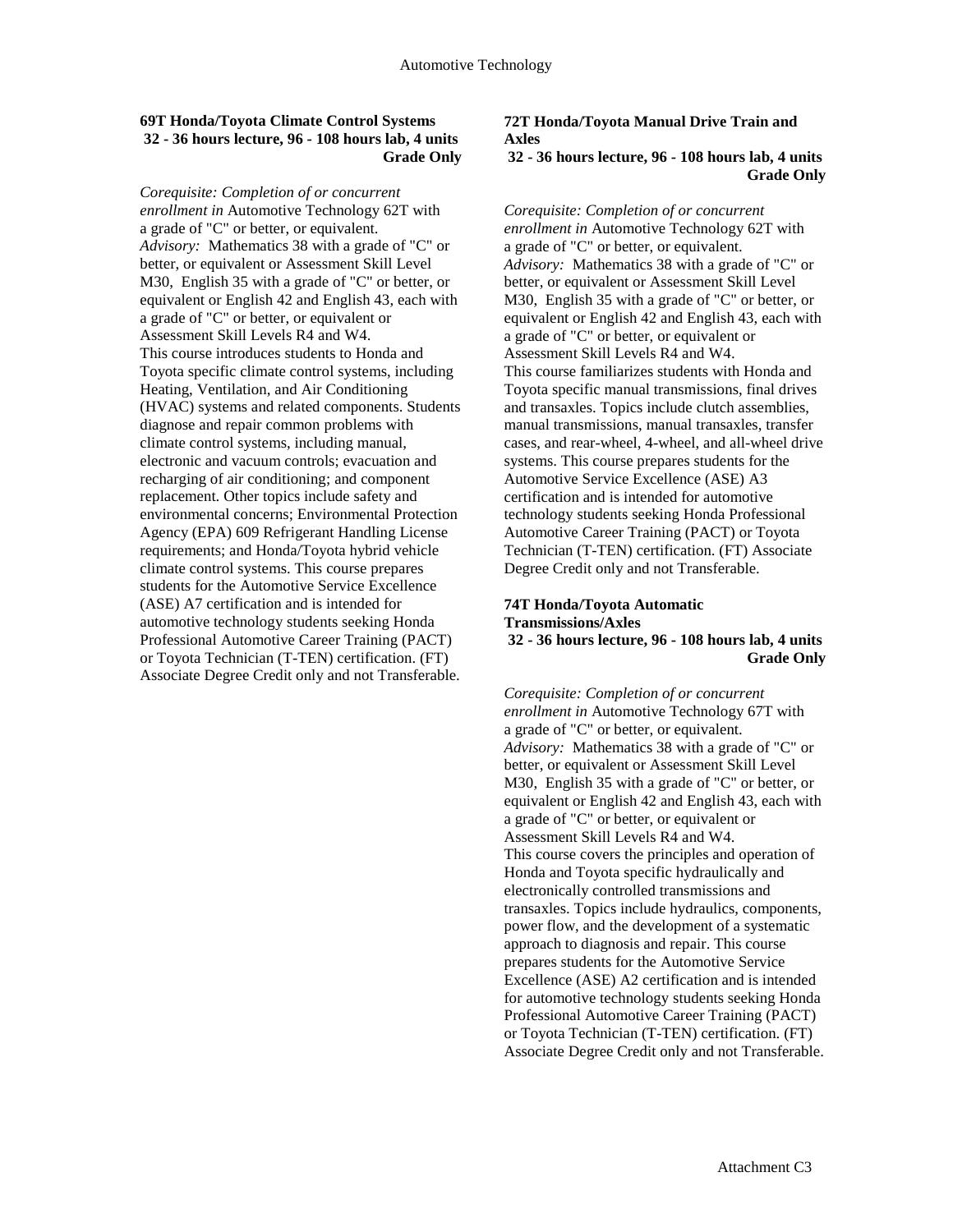#### **76T Honda/Toyota Automotive Brake Systems 32 - 36 hours lecture, 96 - 108 hours lab, 4 units Grade Only**

*Corequisite: Completion of or concurrent enrollment in* Automotive Technology 62T with a grade of "C" or better, or equivalent. *Advisory:* Mathematics 38 with a grade of "C" or better, or equivalent or Assessment Skill Level M30, English 35 with a grade of "C" or better, or equivalent or English 42 and English 43, each with a grade of "C" or better, or equivalent or Assessment Skill Levels R4 and W4. This course teaches students Honda and Toyota specific brake system diagnosing and replacement procedures. Topics include inspection and measurement of Honda/Toyota brake components; resurfacing brake drums and disc rotors; hydraulics, wheel cylinders, disc calipers, and master cylinders; brake bleeding; adjustment and repair of drum/disc brakes; and diagnosis of power assist units and computer controlled brake systems. This course prepares students for the Automotive Service Excellence (ASE) A5 certification and California Brake Adjuster C license and is intended for automotive technology students seeking Honda Professional Automotive Career Training (PACT) or Toyota Technician (T-TEN) certification. (FT) Associate Degree Credit only and not Transferable.

### **78T Honda/Toyota Suspension, Steering and Handling**

#### **32 - 36 hours lecture, 96 - 108 hours lab, 4 units Grade Only**

*Corequisite: Completion of or concurrent enrollment in* Automotive Technology 61T with a grade of "C" or better, or equivalent. *Advisory:* Mathematics 38 with a grade of "C" or better, or equivalent or Assessment Skill Level M30, English 35 with a grade of "C" or better, or equivalent or English 42 and English 43, each with a grade of "C" or better, or equivalent or Assessment Skill Levels R4 and W4. This course covers the theory and repair of automotive suspension, steering, and handling systems. Topics include the design and operation of all components of suspension, steering, fourwheel steering, tire and wheel, and four-wheel alignment of Honda/Toyota automobiles and lightduty trucks. This course prepares students for Automotive Service Excellence (ASE) A4 certification and is intended for automotive technology students seeking Honda Professional Automotive Career Training (PACT) or Toyota Technician (T-TEN) certification. (FT) Associate Degree Credit only and not Transferable.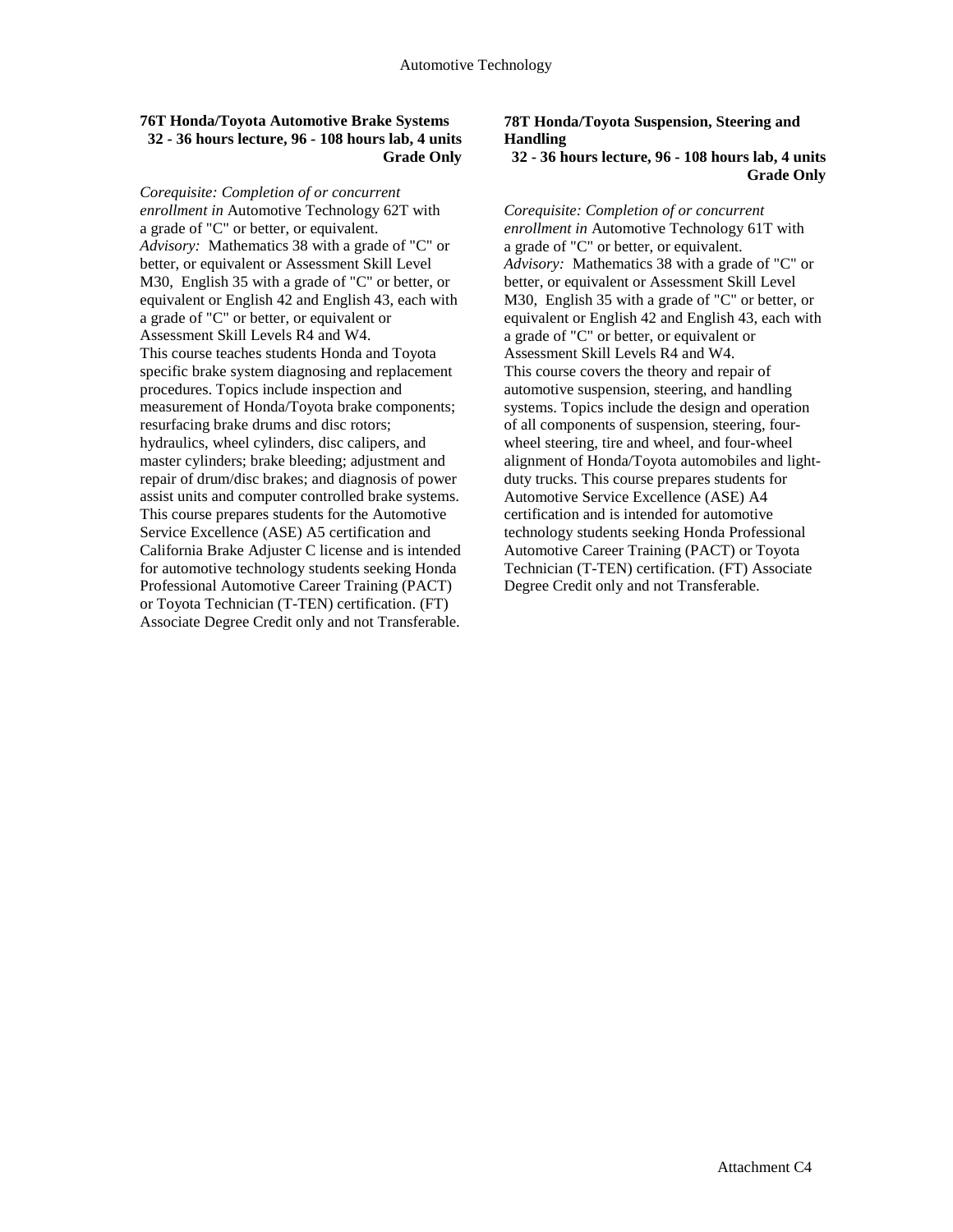Adoption of a course deactivation at Mesa College.

Proposed course deactivation at Mesa College:

#### **255 California Plants**

#### **48 - 54 hours lecture, 48 - 54 hours lab, 4 units Letter Grade or Pass/No Pass Option**

*Advisory:* English 48 and English 49, each with a grade of "C" or better, or equivalent or Assessment Skill Levels R5 and W5.

This course is a study of both native and ornamental plants of Southern California and the groups to which they belong. The course emphasizes techniques of plant identification, collection, preservation, and the discussion of habitat preferences and plant associations. Frequent field trips are scheduled during laboratory periods. Some all-day Saturday field trips may be substituted for the regularly scheduled laboratory periods. This course is for students with an interest in the flora of Southern California and for those<br>students majoring in landscape design. students majoring in landscape design, environmental science, and botany. (FT) Associate Degree Credit & transfer to CSU and/or private colleges and universities. CSU General Education. UC Transfer Course List.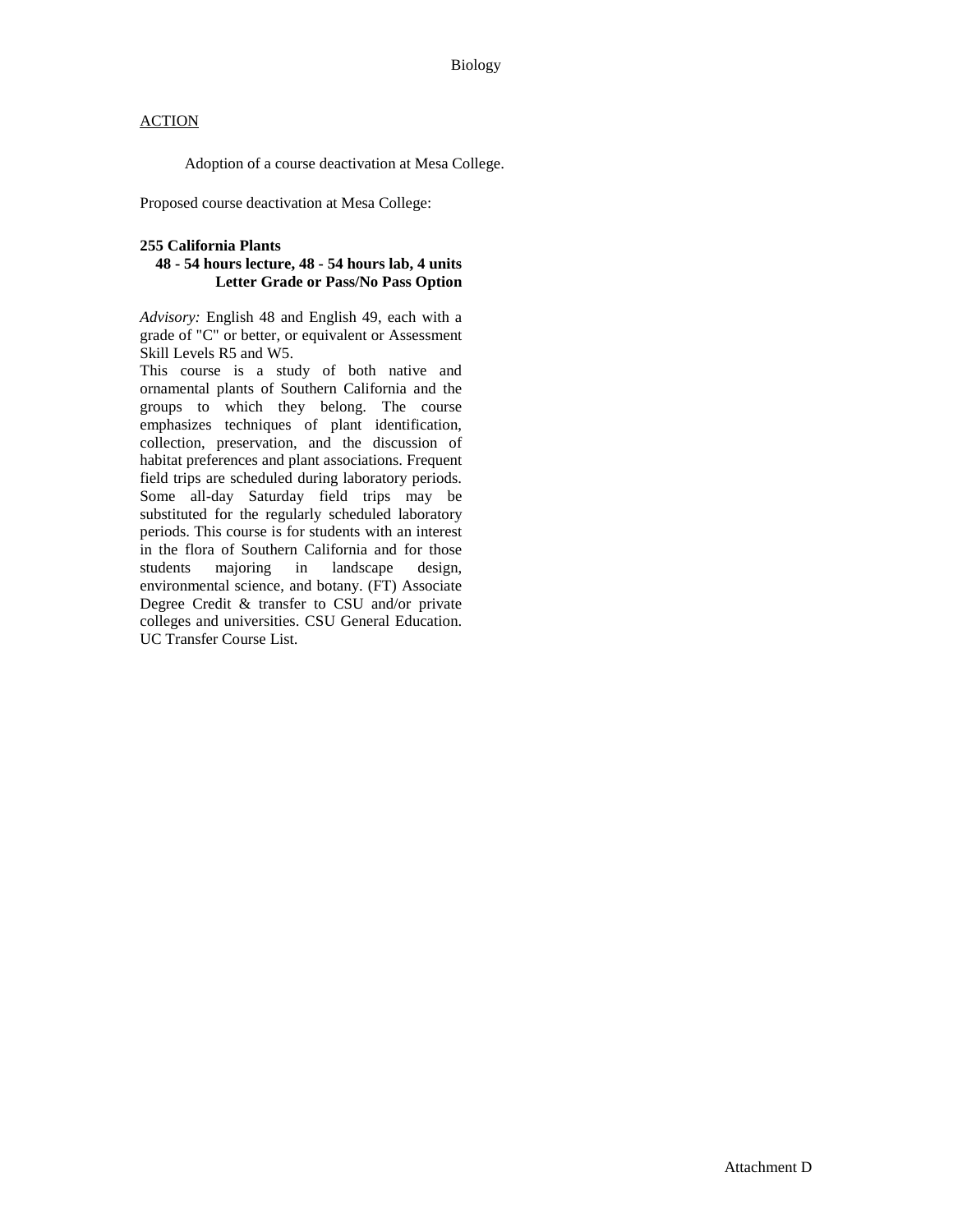Adoption of a course deactivation at Mesa College.

Proposed course deactivation at Mesa College:

#### **296 Individualized Instruction in Consumer Studies**

**24 - 108 hours other, 0.5-2 units Pass/No Pass**

*Limitation on Enrollment:* Concurrent enrollment in an approved course of the same discipline is required. The instructor of the related course will supply Add Code to the student, which permits registration in the course. This course provides supplemental instruction to reinforce achievement of the learning objectives of a course in the same discipline under the supervision of the instructor of the designated course. Learning activities may employ a variety of self-paced multimedia learning systems, language labs, print and electronic resources, laboratory, or field research arrangements, to assist student in reaching specific learning objectives. This open entry/open exit course is offered concurrently with designated courses. (FT) Associate Degree Credit & transfer to CSU and/or private colleges and universities.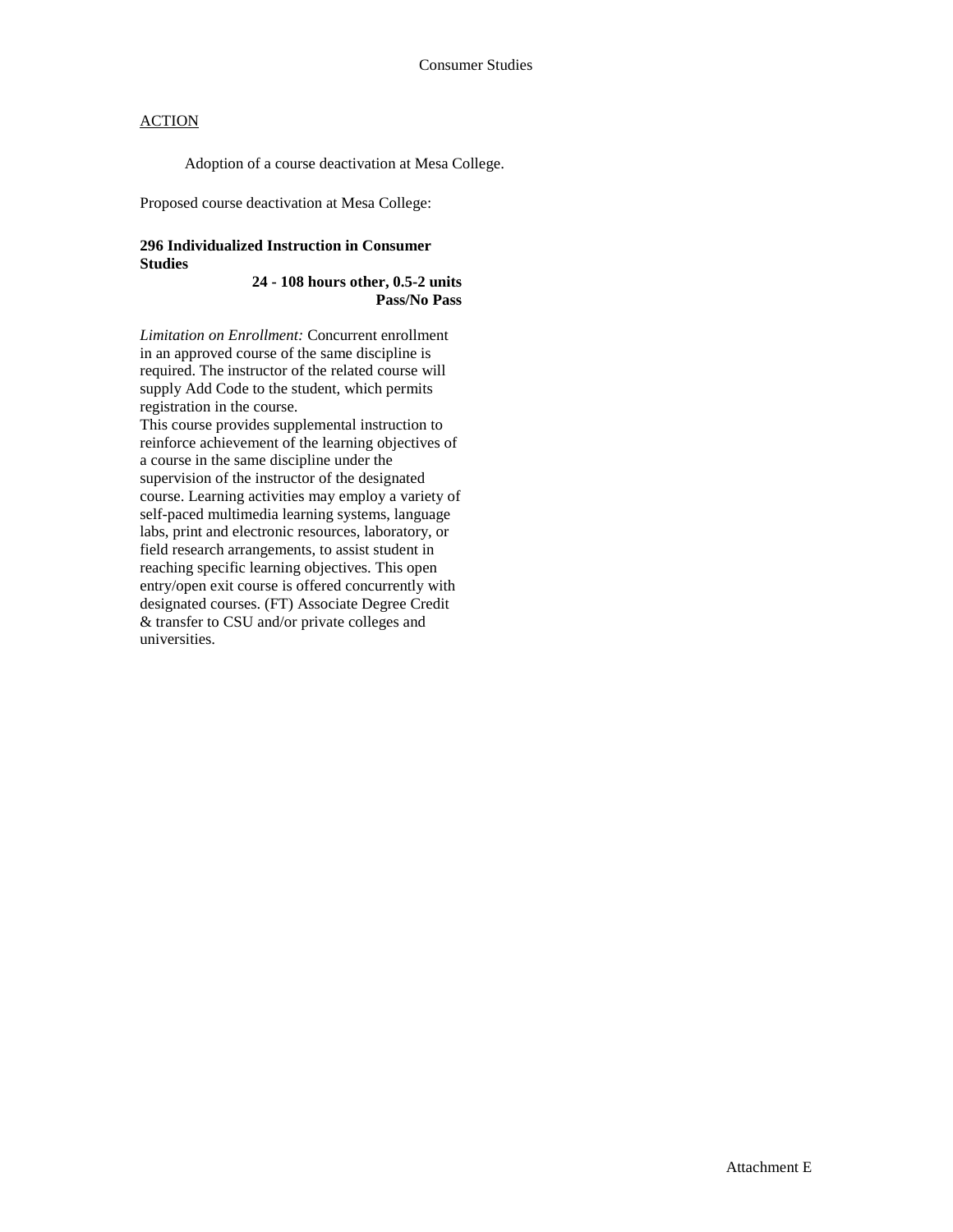Adoption of a course deactivation at Mesa College.

Proposed course deactivation at Mesa College:

## **291C Culinary Practicum for Informal Events 48 - 54 hours lab, 1 unit Grade Only**

*Prerequisite:* Culinary Arts/Culinary Management 110 with a grade of "C" or better, or equivalent (formerly FOOD 110). *Limitation on Enrollment:* Must obtain an Add Code from the instructor for enrollment. Enrollment in an approved related course. This course provides practical experiences designed to supplement the basic curriculum and includes special cooperative educational opportunities set up with the College and approved Chefs. Experiences include special and short-order food preparation and service, buffet service, catering, dining room management and service and receiving and storeroom procedures. Informal event quantity preparation is produced in a time-restricted quality-minded setting. This course is for students pursuing a career in culinary arts/culinary management. (FT) Associate Degree Credit & transfer to CSU and/or private colleges and universities.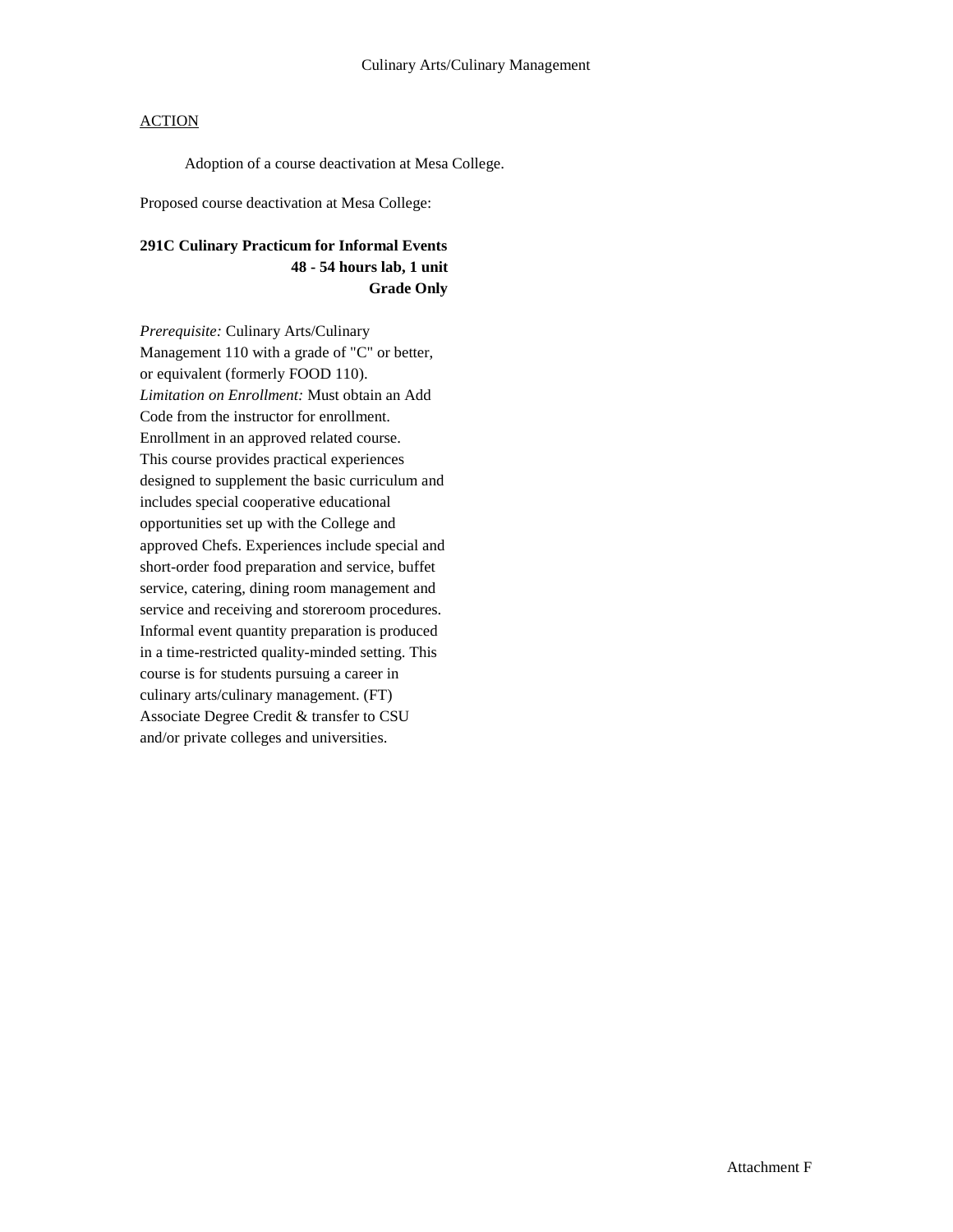Adoption of a course deactivation at Mesa College.

Proposed course deactivation at Mesa College:

#### **290 Independent Study**

#### **48 - 162 hours other, 1-3 units Grade Only**

*Limitation on Enrollment:* Must obtain an Add Code from the instructor for enrollment. Provides for additional research, academic or clinical experiences for students with special interests. The course consists of individualized research problems, conferences with the instructor at prearranged intervals and a final written report on the work completed. This course may be taken four times with different content for a maximum of six units. (FT) Associate Degree Credit & transfer to CSU and/or private colleges and universities. (FT) Associate Degree Credit & transfer to CSU and/or private colleges and universities.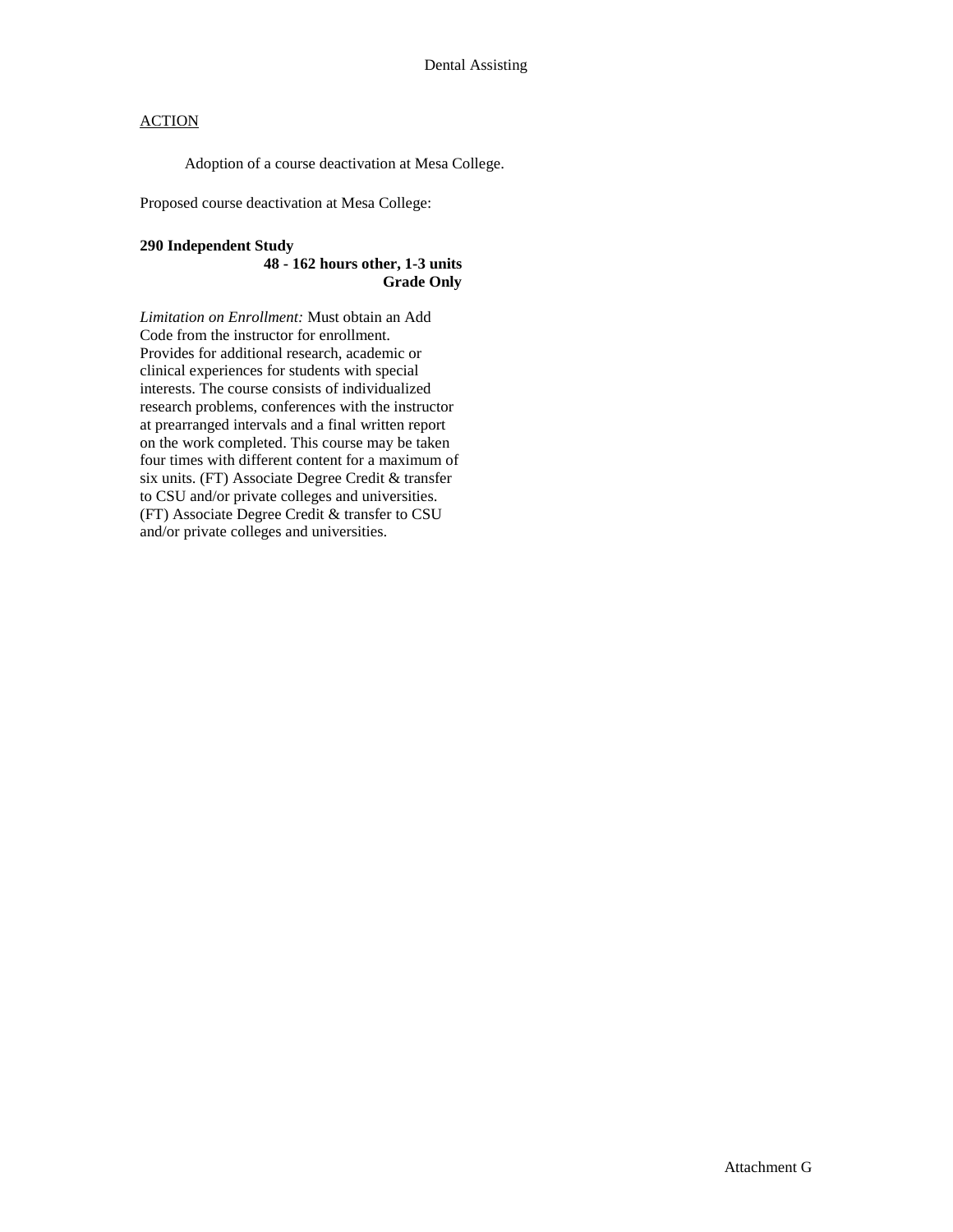Adoption of seven new courses at City College.

Proposed new courses at City College:

#### **200 Newswriting for Multimedia**

#### **32 - 36 hours lecture, 48 - 54 hours lab, 3 units Letter Grade or Pass/No Pass Option**

*Advisory:* English 101 with a grade of "C" or better or equivalent or Assessment Skill Level R6 and W6 or English 105, with a grade of "C" or better, or equivalent.

This course offers a new-media approach to introducing the fundamentals of newswriting and reporting for online and print environments. Emphasis is on newsgathering strategies, writing basic news stories, and producing news content on deadline. Topics also include legal and ethical issues in news media, including the unique challenges posed by emerging online formats. This course is designed for students pursuing mediarelated majors and for those seeking employment in the field. (FT) Associate Degree Credit & transfer to CSU and/or private colleges and universities.

#### **201 Feature Writing for Multimedia 32 - 36 hours lecture, 48 - 54 hours lab, 3 units Grade Only**

*Advisory:* English 101 with a grade of "C" or better or equivalent or Assessment Skill Levels R6 and W6, English 105, Digital Journalism 200, Digital Journalism 210, Radio and Television 140, Journalism 200, Journalism 206 or Journalism 210A, each with a grade of "C" or better, or equivalent.

This course offers a new-media approach to teaching the principles of feature writing for online and print news publications. The course guides students through the process of story development through completion in accepted journalistic style. The course also covers legal and ethical issues in news media, including the unique challenges posed by emerging online formats. This course is designed for students pursuing media-related majors and for those seeking employment in the field. (FT) Associate Degree Credit & transfer to CSU and/or private colleges and universities.

#### **210 News Reporting and Editing for Publication 8 - 9 hours lecture, 120 - 135 hours lab, 3 units Grade Only**

*Advisory:* English 101 with a grade of "C" or better, or equivalent or Assessment Skill Levels R6 and W6, English 105, Digital Journalism 200, Radio and Television 140, Journalism 200, Journalism 206 or Journalism 210A, each with a grade of "C" or better, or equivalent. This course introduces students to writing and production for online and print news media. Students gain practical experience in a lab environment through producing and editing a variety of news material, and through applying concepts in media ethics, design, and business. The course is taught in a newsroom using a convergence model in which students collaborate with other student media on campus. This course is designed for students pursuing media-related majors and for those seeking employment in the field. (FT) Associate Degree Credit & transfer to CSU and/or private colleges and universities.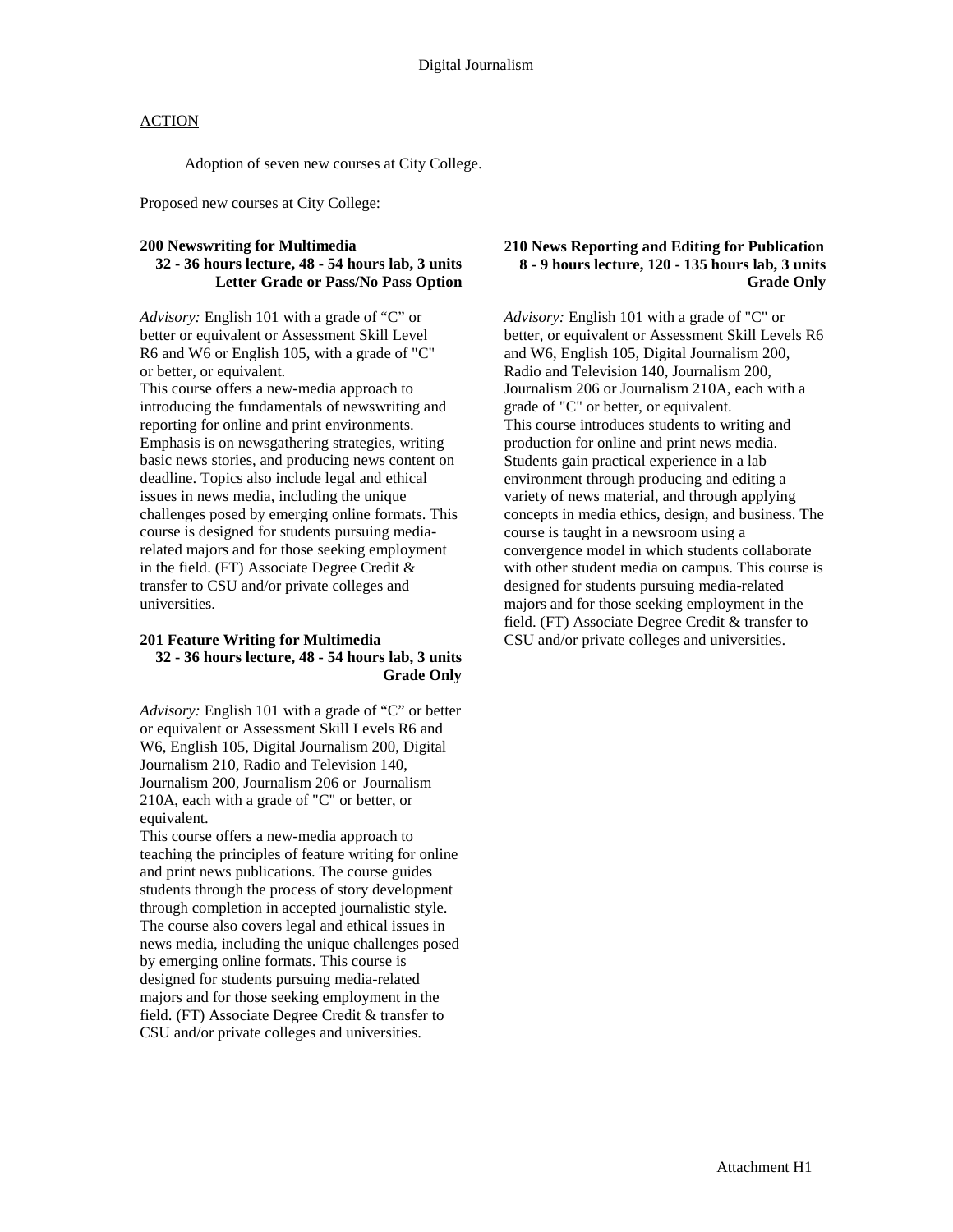#### **211 Online News Concepts for Publication 8 - 9 hours lecture, 120 - 135 hours lab, 3 units Grade Only**

*Advisory:* English 101 with a grade of "C" or better, or equivalent or Assessment Skill Levels R6 and W6, English 105, Digital Journalism 210, Digital Journalism 200, Radio and Television 140, Journalism 200, Journalism 206 or Journalism 210A, each with a grade of "C" or better, or equivalent.

This course offers ongoing refinement of concepts for online and print news media production. Students practice every stage of the online and print news production process in a lab environment. The course is taught in a newsroom using a convergence model in which students collaborate with other student media on campus. Although newswriting is a key component, the course primarily focuses on online content development and news editing practices. This course is designed for students pursuing mediarelated majors and for those seeking employment in the field. (FT) Associate Degree Credit & transfer to CSU and/or private colleges and universities.

#### **212 News Publication Management 8 - 9 hours lecture, 120 - 135 hours lab, 3 units Grade Only**

*Advisory:* English 101 with a grade of "C" or better, or equivalent or Assessment Skill Levels R6 and W6, English 105, Digital Journalism 211, Digital Journalism 200, Radio and Television 140, Journalism 200, Journalism 206 or Journalism 210A, each with a grade of "C" or better, or equivalent.

This course offers students the opportunity to manage the production process for an online and print news publication. The course offers instruction in news management responsibilities, newsroom structure, deadline adherence and business practices, and further instruction in the news editing process. The course is taught in a newsroom using a convergence model in which students collaborate with other student media on campus. This course is designed for students pursuing media-related majors and for those seeking employment in the field. (FT) Associate Degree Credit & transfer to CSU and/or private colleges and universities.

#### **213 Advanced News Publication Management 8 - 9 hours lecture, 120 - 135 hours lab, 3 units Grade Only**

*Advisory:* English 101 with a grade of "C" or better, or equivalent or Assessment Skill Levels R6 and W6, English 105, Digital Journalism 212, Digital Journalism 200, Radio and Television 140, Journalism 200, or Journalism 210A, each with a grade of "C" or better, or equivalent. This course focuses on developing advanced editorial management skills for online or print news publication. The course is taught in a newsroom using a convergence model in which students collaborate with other student media on campus. This course is designed for students pursuing media-related majors and for those seeking employment in the field. (FT) Associate Degree Credit & transfer to CSU and/or private colleges and universities.

#### **220 Reporting and Editing for Specialty Publications**

**8 - 9 hours lecture, 120 - 135 hours lab, 3 units Grade Only**

*Advisory:* English 101 with a grade of "C" or better, or equivalent or Assessment Skill Levels R6 and W6, English 105 Digital Journalism 200, Digital Journalism 201, Digital Journalism 210, Radio and Television 140, Journalism 200 or Journalism 210A, each with a grade of "C" or better, or equivalent.

This course introduces students to writing and production for online and print specialty publications such as magazines and niche media. Students gain practical experience in a lab environment through producing feature news material, and through applying concepts in media ethics, design, and business. The course is taught in a newsroom using a convergence model in which students collaborate with other student media on campus. This course is designed for students pursuing media-related majors and for those seeking employment in the field. (FT) Associate Degree Credit & transfer to CSU and/or private colleges and universities.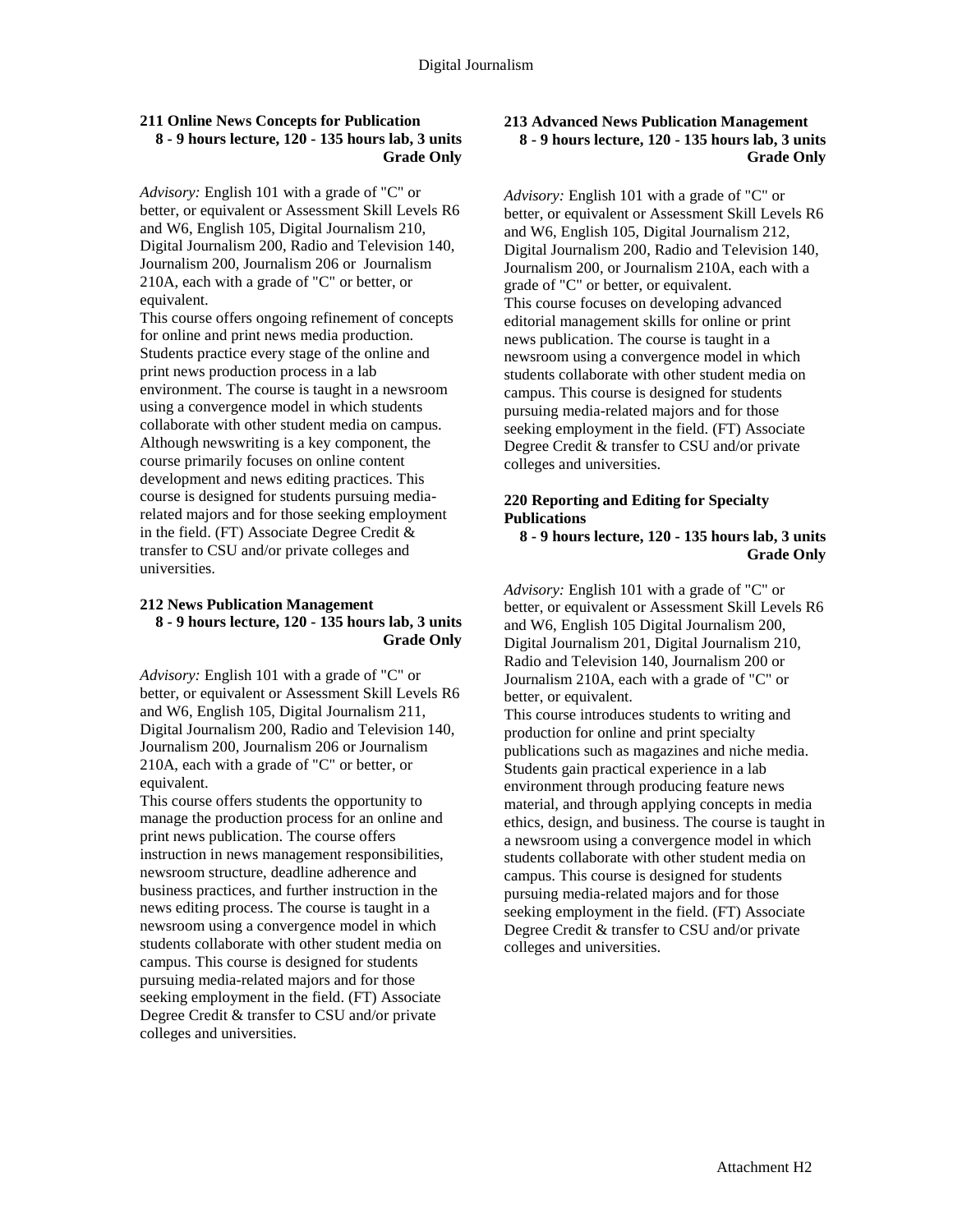Adoption of two new courses at Miramar College.

Proposed new courses at Miramar College:

#### **160 Vector Art 01: Illustration**

### **24 - 27 hours lecture, 72 - 81 hours lab, 3 units Grade Only**

*Prerequisite:* Art-Fine Art 150B with a grade of "C" or better, or equivalent.

*Advisory:* English 48, English 49 and Mathematics 34A, each with a grade of "C" or better, or

equivalent or Assessment Skill Levels R5, W5 and M20.

*Limitation on Enrollment:* This course is not open to students with previous credit for the combination of Digital Media 160A and 160B. This course develops the linked skills of visualizing images as systems of shapes and the computerized techniques for creating those shapes. Students use Adobe Illustrator to create typography, information graphics, text illustration, symbols, logos, and other computer-aided graphics. Students also repurpose vector graphics for a variety of practical applications and train in efficient creation and manipulation of Bézier objects using pointer and keyboard-driven techniques to build images with the unique capabilities of vector graphics for pattern, precision, and relationships. This course in combination with ARTD 170 provides a comprehensive overview of computer imaging technology. This course is intended for students majoring in Graphics or anyone interested in the field of graphics. It may be taken up to four times with significant software changes. (FT) Associate Degree Credit & transfer to CSU and/or private colleges and universities.

#### **170 Raster Art 01: Image Editing 24 - 27 hours lecture, 72 - 81 hours lab, 3 units Grade Only**

*Prerequisite:* Art-Fine Art 150B with a grade of "C" or better, or equivalent.

*Advisory:* English 48, English 49 and Mathematics 34A, each with a grade of "C" or better, or equivalent or Assessment Skill Levels R5, W5 and M20.

*Limitation on Enrollment:* This course is not open to students with previous credit for the combination of Digital Media 170A and 170B.

This course introduces students to the production processes for creating and editing raster graphics, primarily using Photoshop. Students learn the computer program, eye-hand skills, workflows, and application of computer graphics tools used to edit and repurpose images for various screen and print jobs in promotional and informational publications, web applications, sign and display, packaging, imprinted goods, and business communications. This course is intended for students majoring in Graphics or those seeking a foundation in digital photographic editing. This course may be taken up to four times with significant software changes. (FT) Associate Degree Credit & transfer to CSU and/or private colleges and universities.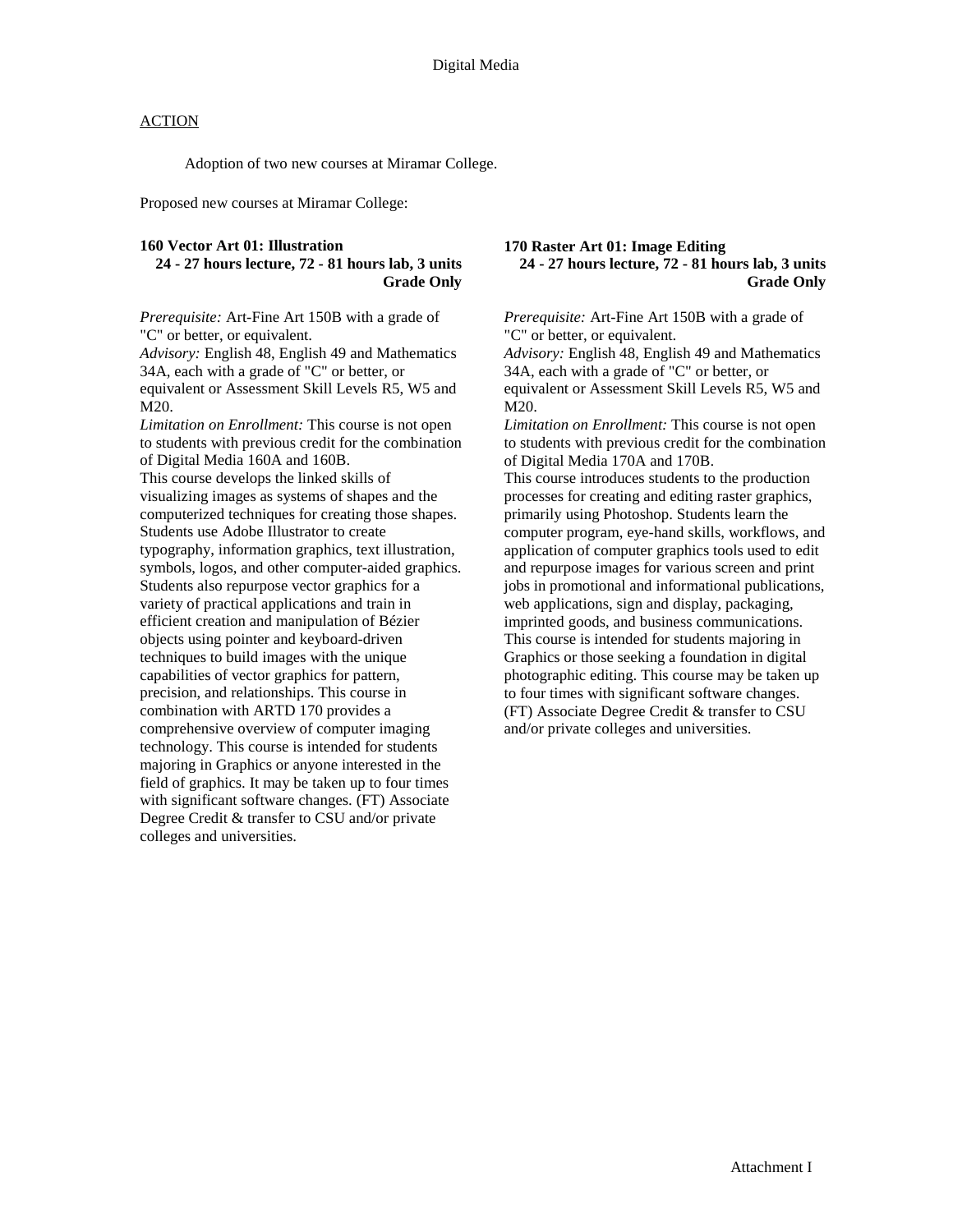Adoption of a course deactivation at Mesa College.

Proposed course deactivation at Mesa College:

#### **290 Independent Study**

#### **48 - 162 hours other, 1-3 units Grade Only**

*Limitation on Enrollment:* Must obtain an Add Code from the instructor for enrollment. Provides for additional research, academic or clinical experiences for students with special interests. The course consists of individualized research problems, conferences with the instructor at prearranged intervals and a final written report on the work completed. This course may be taken four times with different content for a maximum of six units. (FT) Associate Degree Credit & transfer to CSU and/or private colleges and universities.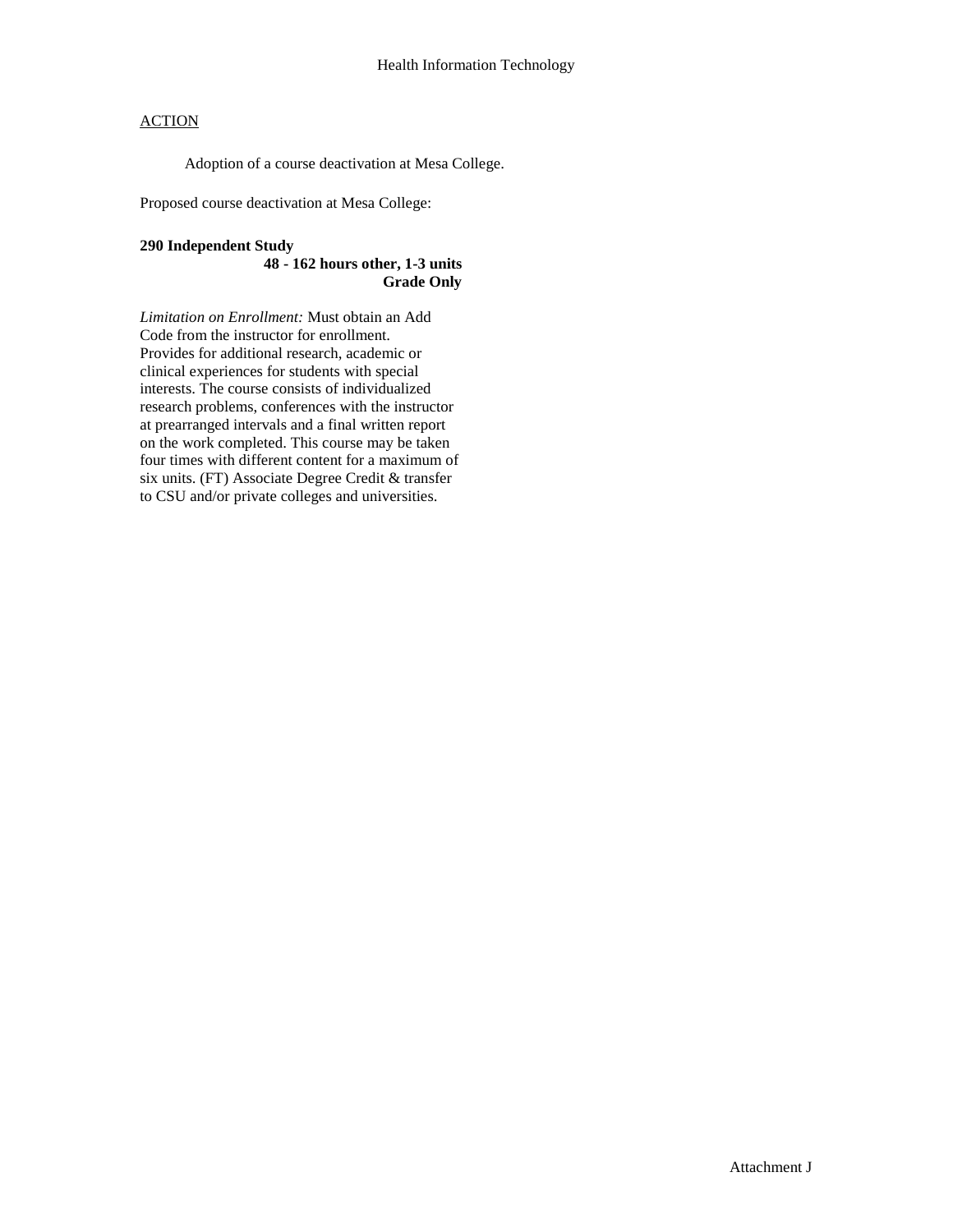Adoption of a course deactivation at Mesa College.

Proposed course deactivation at Mesa College:

#### **100 Principles of Infection Control 48 - 54 hours lab, 1 unit Grade Only**

*Advisory:* English 48 and English 49, each with a grade of "C" or better, or equivalent or Assessment Skill Levels R5 and W5. *Limitation on Enrollment:* This course is not open to students with previous credit for Medical Assisting 120. This course provides an overview and application of current Occupational Safety and Health Administration (OSHA) and Standard Precautions related to infection control in the clinical setting. This course is designed to meet OSHA and blood-borne pathogen control for medical assistants, other allied health personnel and occupations that have exposure to potentially infectious material such as blood, urine and other body fluids. The evolution of asepsis and infection control will be presented as a basis for understanding the need for protection in health care and service environments. The application and use of personal protective equipment (PPE), aseptic hand washing techniques, disposal of biohazard material and other related topics will be explored and practiced. (FT) Associate Degree Credit & transfer to CSU and/or private colleges and universities.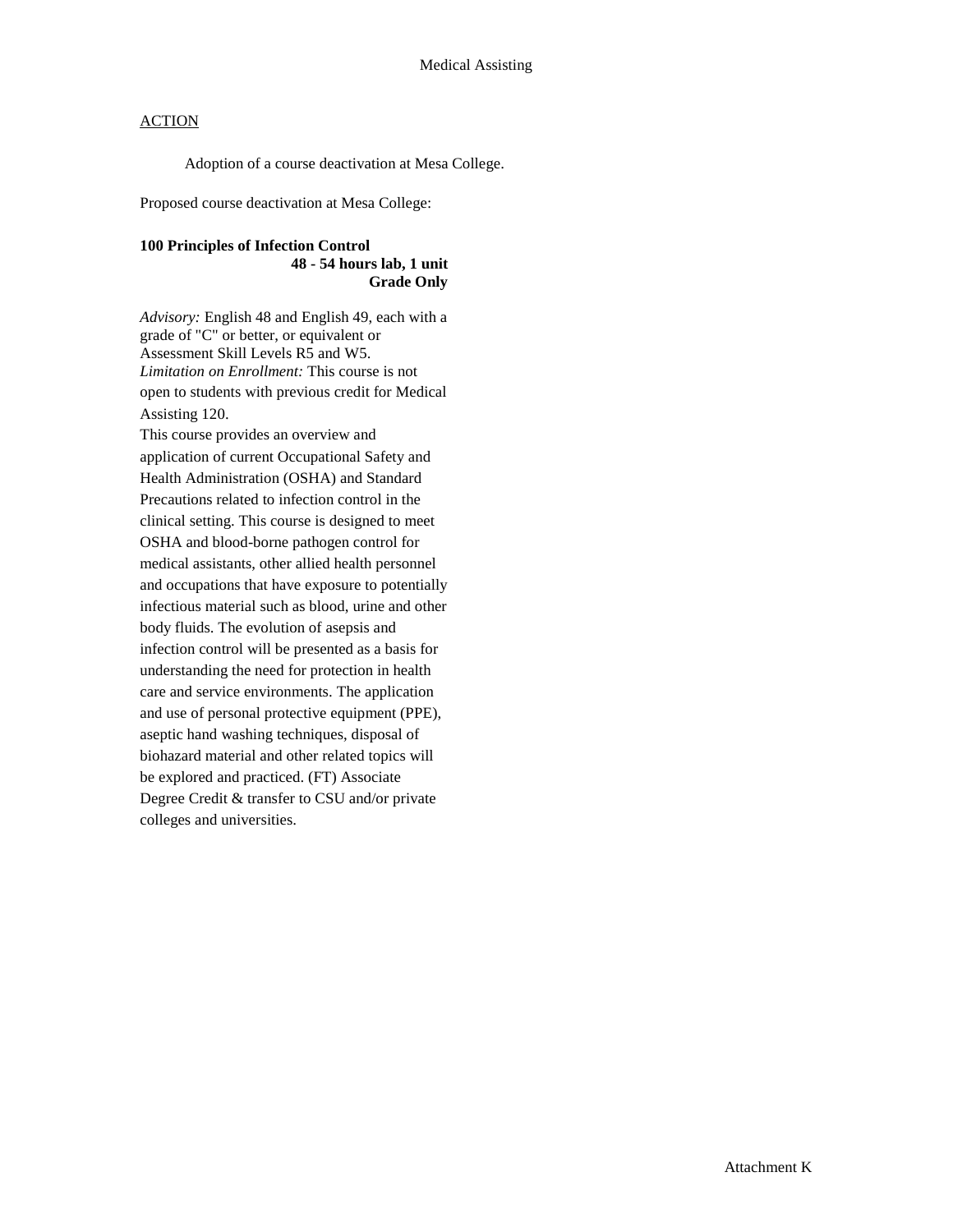Adoption of a course reactivation at Mesa College.

Proposed course reactivation at Mesa College:

#### **251B Directed Clinical Practice II 300 - hours other, 4 units Grade Only**

*Prerequisite:* Radiologic Technology 251A with a grade of "C" or better, or equivalent. *Corequisite: Completion of or concurrent enrollment in* Radiologic Technology 121A and Radiologic Technology 121B, each with a grade of "C" or better, or equivalent. *Limitation on Enrollment:* Special Admission must be admitted to program. *Limitation on Enrollment:* This course is not open to students with previous credit for Radiologic Technology 251C. This is a course for students in the Radiologic Technology program. This course provides students with \par supervised clinical training at a District clinical affiliate. Topics include increased skills in patient and radiographic care, medical ethics and safety, and effective healthcare communication. Exam competency focuses on basic exposure principles and radiographic procedures of the spine and \par fluoroscopic procedures of the gastrointestinal, urinary and biliary systems. Supervision is shared by the staff of the clinical education center and college faculty. (FT) Associate Degree Credit & transfer to CSU and/or private colleges and universities.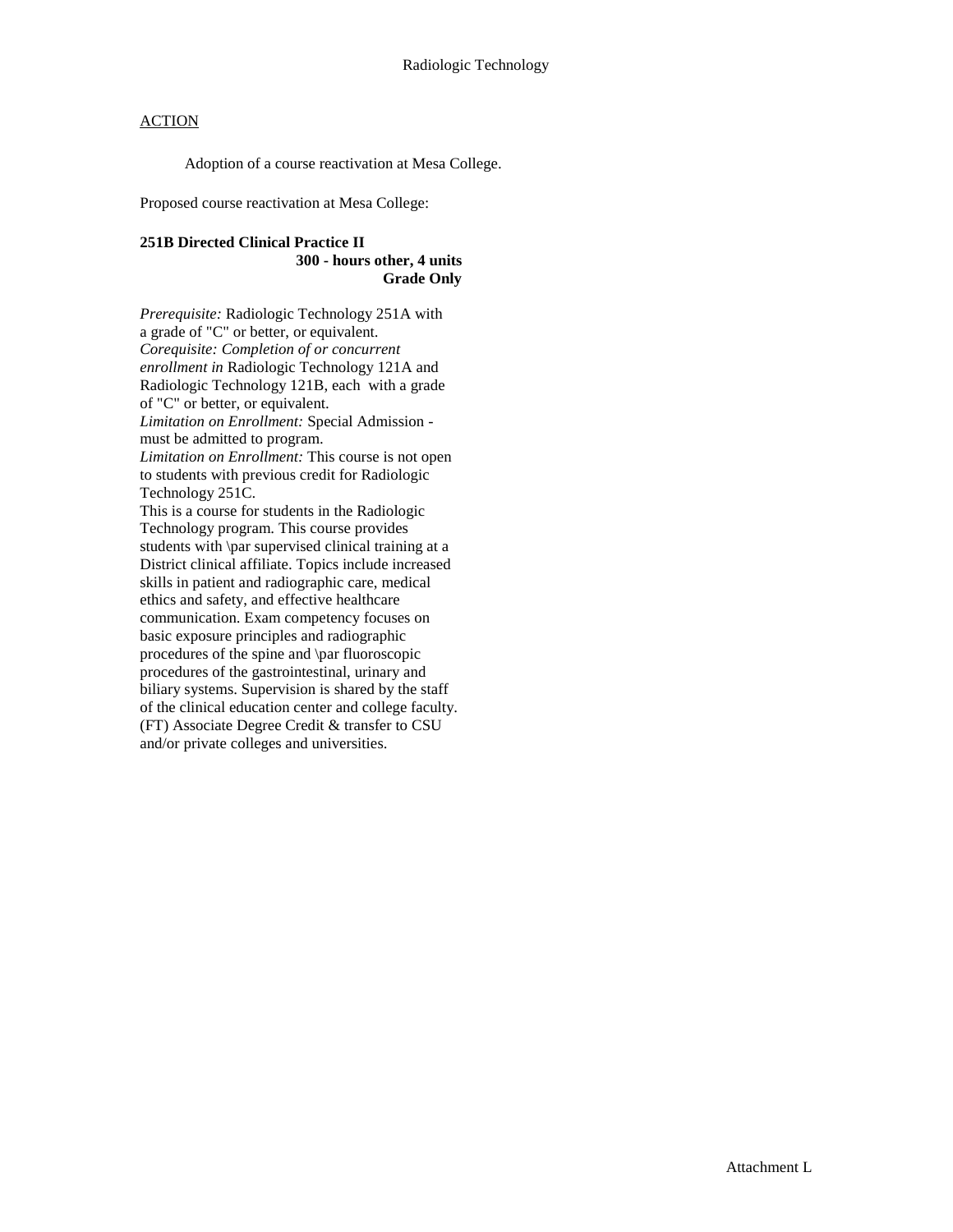Adoption of a course deactivation at Mesa College.

Proposed course deactivation at Mesa College:

#### **290 Independent Study**

**48 - 162 hours other, 1-3 units Pass/No Pass**

*Limitation on Enrollment:* Must obtain an Add Code from the instructor for enrollment. This course is for students who wish to conduct additional research, a special project, or learning activities in a Radiologic Technology and is not intended to replace an existing course in the discipline. In this course students will have a written contract with their instructor for activities such as: preparing problem analysis, engaging in primary research, preparing reports, and meeting with the instructor at specific intervals. This course may be taken four times with different content, for a maximum of six units. Associate Degree Credit & transfer to CSU and/or private colleges and universities.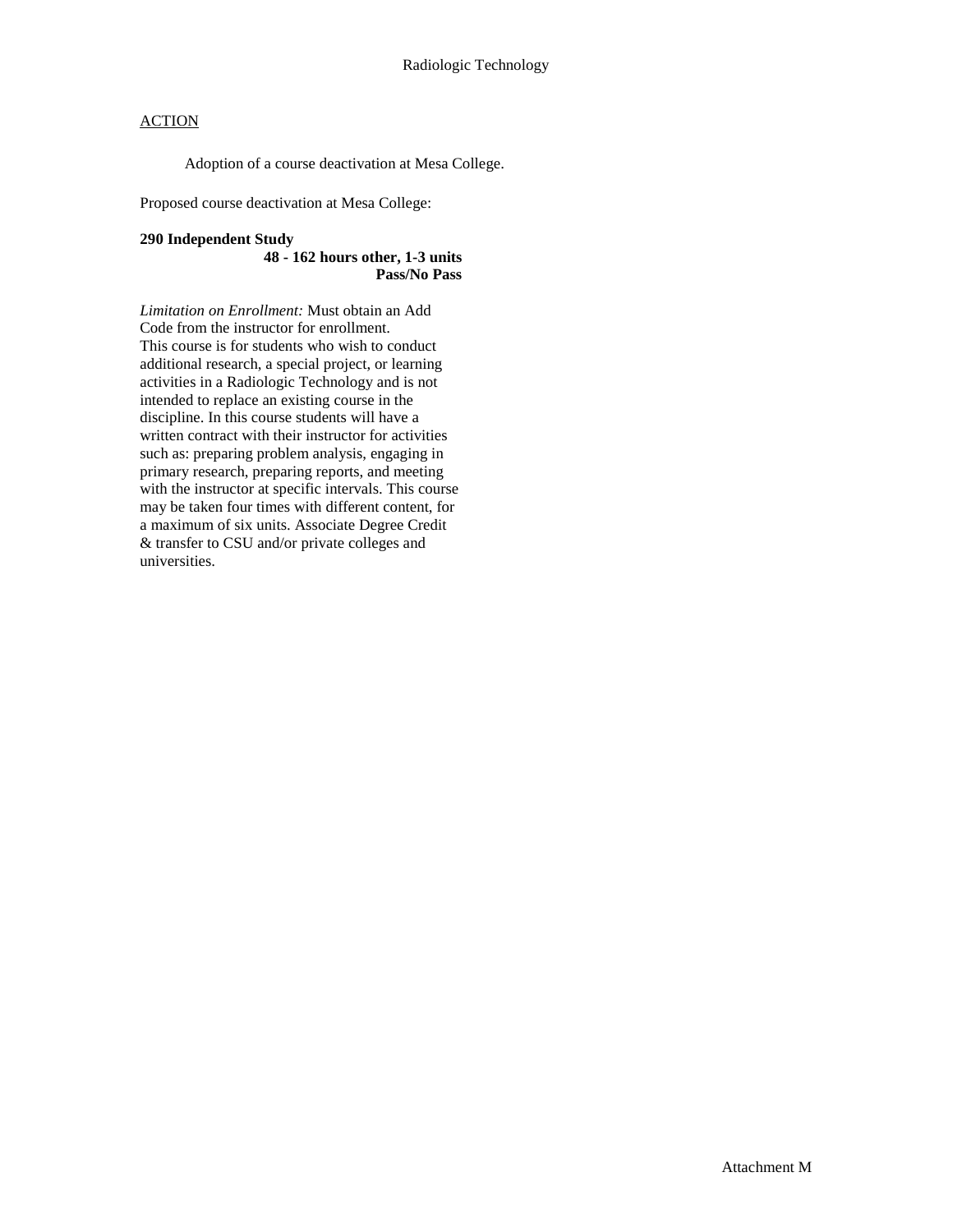Adoption of two new courses at Mesa College.

Proposed new courses at Mesa College:

#### **153 Beginning Web Databases**

#### **40 - 45 hours lecture, 24 - 27 hours lab, 3 units Grade Only**

*Advisory:* English 48 and English 49, each with a grade of "C" or better, or equivalent or Assessment Skill Levels R5 and W5; Computer Business Technology 101, Computer Business Technology 114 and Web Development 162, each with a grade of "C" or better, or equivalent or Computer Business Technology 162, Web Development 165 or Computer Business Technology 165 each with a grade of "C" or better, or equivalent. This course provides a hands-on introduction to relational databases in a Web environment. Emphasis is placed hand-coding Structured Query Language (SQL), specifically MySQL Students master an open source database editor, XAMPP, to create and work with a database. Basic PHP: Hypertext Preprocessor (PHP) and Dreamweaver are used to bind data on a Web page. This course is designed for students studying web design and professionals updating their skills. This course may be repeated three times to update skills as Web technologies change. (FT) Associate Degree Credit & transfer to CSU and/or private colleges and universities.

#### **173 E-Commerce Website Creation 40 - 45 hours lecture, 24 - 27 hours lab, 3 units Grade Only**

*Advisory:* English 48 and English 49, each with a grade of "C" or better, or equivalent or Assessment Skill Levels R5 and W5; Computer Business Technology 101, Computer Business Technology 114, Computer Business Technology 161 and Web Development 162 or Web Development 165 and Web Development 166, each with a grade of "C" or better, or equivalent.

This course provides students with the knowledge and skills required to create professional ecommerce websites. Students analyze clients' needs to develop appropriate e-commerce solutions and incorporate them into secure websites using either custom databases or content management systems (CMS). Students implement best practices as they design the visual interface, develop databases using My Structured Query Language (MySQL) and Hypertext Preprocessor (PHP), create catalogs, set up shopping carts, including order, payment, and fulfillment processes. Security implementation adheres to current industry standards. This course is designed for students studying web design and professionals updating their skills. This course may be repeated three times to update skills as Web technologies change.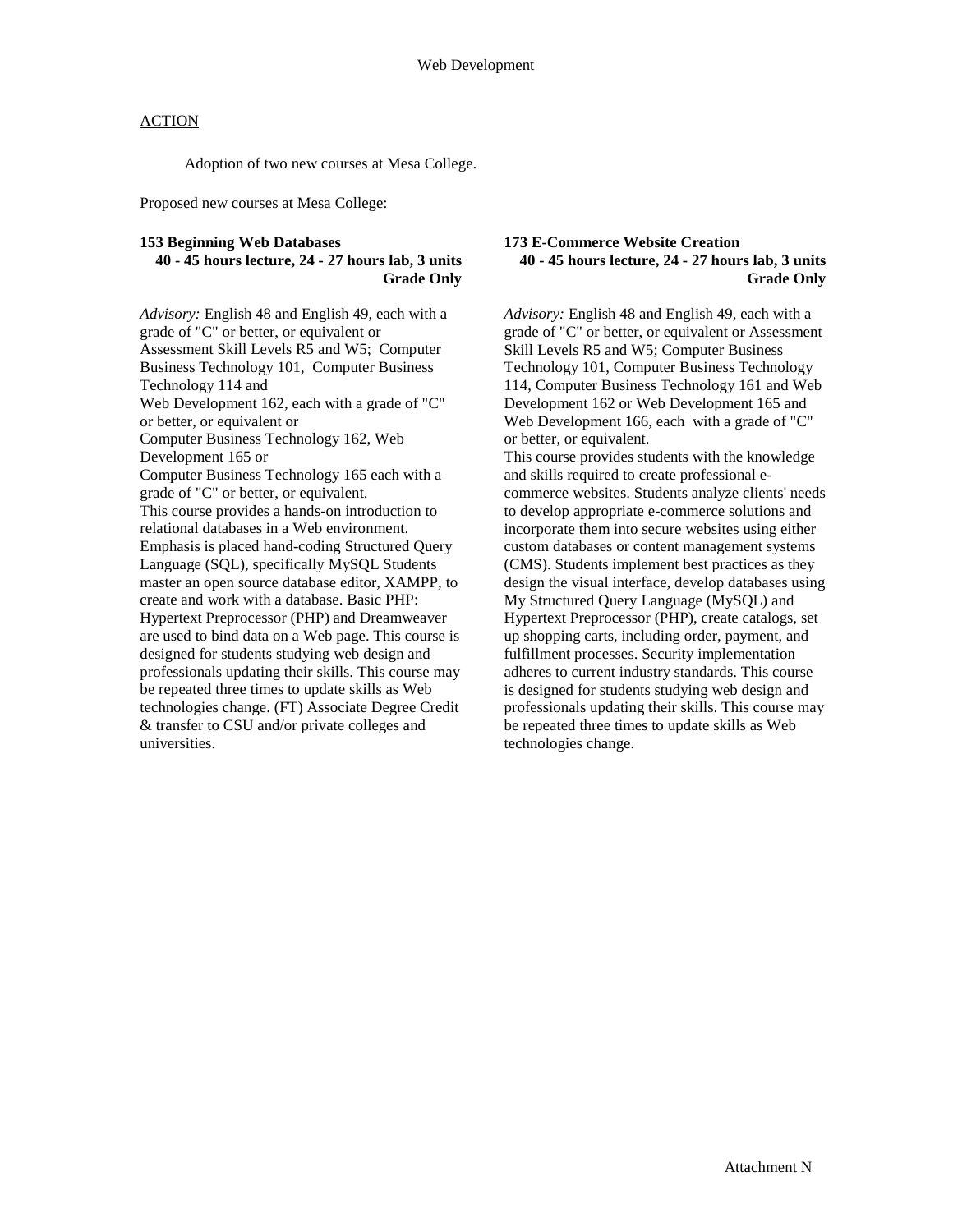Adoption of a program revision at Miramar College.

Proposed program revisions at Miramar College:

## **Certificate of Achievement Graphics**

| <b>Courses Required for the Major:</b>                | <b>Units</b> |
|-------------------------------------------------------|--------------|
| ARTF 150A Two-Dimensional Design 3                    |              |
| ARTF 150B Beginning Graphic Design 3                  |              |
|                                                       |              |
|                                                       |              |
|                                                       |              |
| ARTD 160 Vector Art 01: Illustration or               |              |
| ARTD 160A Vector Art 01: Illustration Tools and  1.5  |              |
| ARTD 160B Vector Art 01: Illustration Tasks 1.5       |              |
| ARTD 170 Raster Art 01: Image Editing or              |              |
| ARTD 170A Raster Art 01A: Image Editing Tools and 1.5 |              |
| ARTD 170B Raster Art 01B: Image Editing Tasks 1.5     |              |
|                                                       |              |
| <b>ARTG 124 Intermediate Graphic Design I (Page</b>   |              |
|                                                       |              |
| ARTD 181 Projects 01: Multi-modal productions 3       |              |
| ARTG 126 Intermediate Digital Media3                  |              |
|                                                       |              |
|                                                       |              |

| Complete 6 units from:                            | Units |
|---------------------------------------------------|-------|
|                                                   |       |
|                                                   |       |
| ARTF 198A Introduction to Printmaking I3          |       |
| ARTG 133 Intermediate Graphic Design II (Identity |       |
|                                                   |       |
| ARTG 290 Independent Study in Graphic Design  1-3 |       |
|                                                   |       |
| ARTG 270 Work Experience in Graphic Design 1-4    |       |
| ARTD 158 Survey of Graphics Technology3           |       |
|                                                   |       |
|                                                   |       |
|                                                   |       |

**Total Units = 36**

## **Associate in Science Arts Degree Graphics**

| <b>Courses Required for the Major:</b> Units          |              |
|-------------------------------------------------------|--------------|
| ARTF 150A Two-Dimensional Design3                     |              |
| ARTF 150B Beginning Graphic Design3                   |              |
| ARTF 155A Freehand Drawing I3                         |              |
|                                                       |              |
|                                                       |              |
| <b>ARTD 160 Vector Art 01: Illustration or</b>        |              |
| <b>ARTD 160A Vector Art 01: Illustration</b>          |              |
|                                                       |              |
| <b>ARTD 160B Vector Art 01: Illustration Tasks1.5</b> |              |
| <b>ARTD 170 Raster Art 01: Image Editing or</b>       |              |
| <b>ARTD 170A Raster Art 01A: Image Editing</b>        |              |
|                                                       |              |
| <b>ARTD 170B Raster Art 01B: Image Editing</b>        |              |
|                                                       |              |
|                                                       |              |
| <b>ARTG 124 Intermediate Graphic Design I (Page</b>   |              |
|                                                       |              |
| ARTD 181 Projects 01: Multi-modal productions3        |              |
| ARTG 126 Intermediate Digital Media 3                 |              |
|                                                       |              |
|                                                       |              |
|                                                       |              |
| Complete 6 units from:                                | <b>Units</b> |
|                                                       |              |
| ARTF 155B Freehand Drawing II3                        |              |
| ARTF 198A Introduction to Printmaking I 3             |              |
| ARTG 133 Intermediate Graphic Design II               |              |

(Identity Systems)..............................................3

Design...................................................................1-3 ARTG 148B Portfolio B.......................................3 ARTG 270 Work Experience in Graphic Design .1-4 ARTD 158 Survey of Graphics Technology ........3 ARTG 118 Graphic Design History .....................3 BUSE 100 Introduction to Business.....................3 BUSE 119 Business Communications..................3

ARTG 290 Independent Study in Graphic

**Total Units = 36**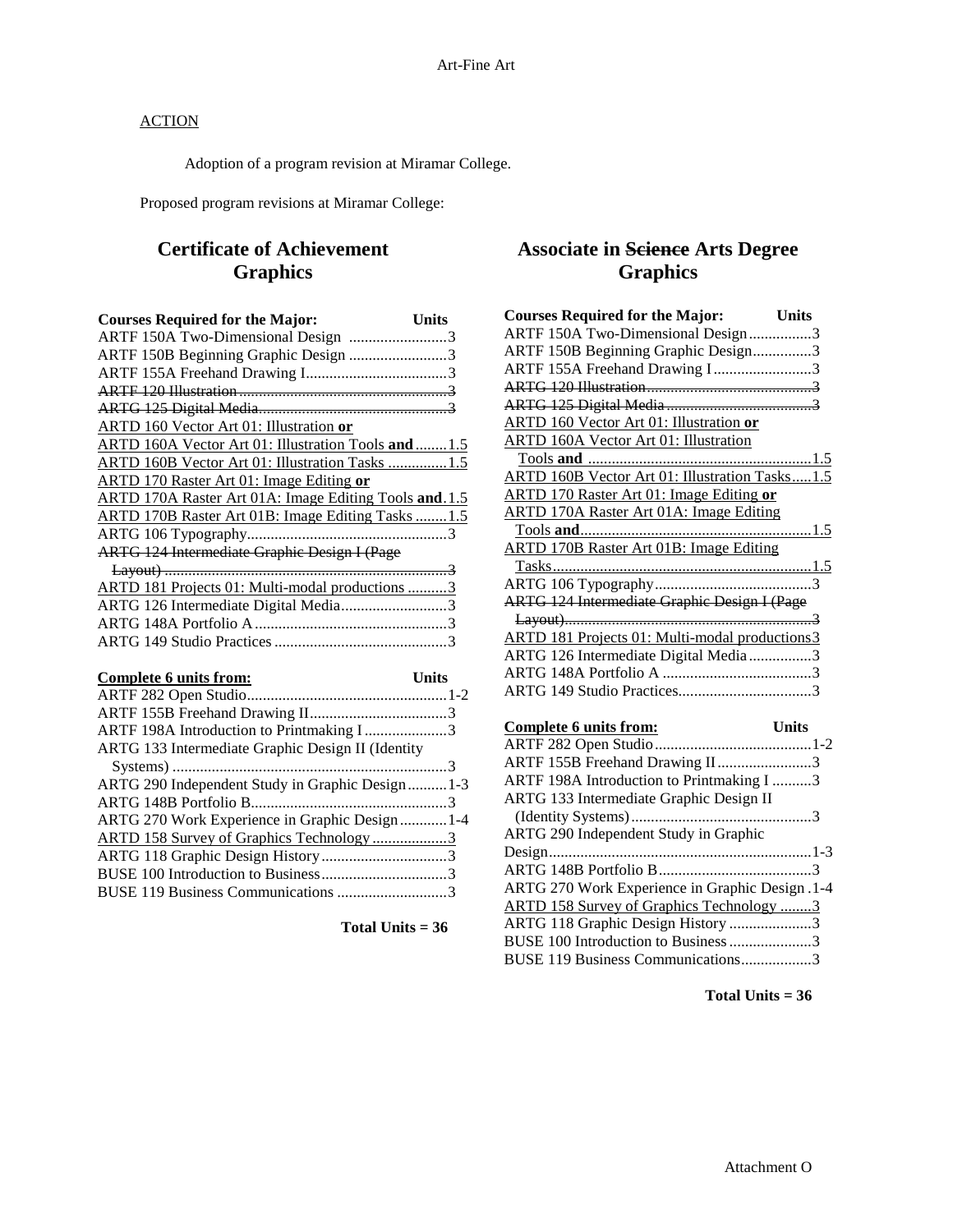Adoption of a program revision at Miramar College.

Proposed program revisions at Miramar College:

## **Certificate of Achievement Automotive Chassis**

| <b>Courses Required for the Major:</b>                   | Units |
|----------------------------------------------------------|-------|
| <b>AUTO 051 Quick Service Lube, Pre Delivery</b>         |       |
| <b>Inspection Technician or</b>                          |       |
| <b>AUTO 051A Quick Service Lube, Pre Delivery</b>        |       |
|                                                          |       |
| <b>AUTO 051B Quick Service Lube, Pre Delivery</b>        |       |
| Inspection Technician Module II and                      |       |
| <b>AUTO 051C Quick Service Lube, Pre Delivery</b>        |       |
|                                                          |       |
| AUTO 053 Introduction to Automotive Technology or        |       |
| <b>AUTO 053A Introduction to Automotive Technology</b>   |       |
|                                                          |       |
| <b>AUTO 053B Introduction to Automotive Technology</b>   |       |
|                                                          |       |
| <b>AUTO 053C Introduction to Automotive Technology</b>   |       |
|                                                          |       |
| AUTO 061 Basic Electricity and Electrical Systems        |       |
| Fundamentals or                                          |       |
| AUTO 061T Honda/Toyota Basic Electricity and             |       |
|                                                          |       |
| AUTO 062 Advanced Electrical or                          |       |
| AUTO 062T Honda/Toyota Advanced Electrical 4             |       |
| AUTO 076 Automotive Brake Systems or                     |       |
| <b>AUTO 076T Honda/Toyota Automotive Brake Systems 4</b> |       |
| AUTO 078 Suspension, Steering and Handling or            |       |
| AUTO 078T Honda/Toyota Suspension, Steering and          |       |
|                                                          |       |
|                                                          |       |

**Total Units = 19 16**

## **Certificate of Achievement Automotive Electrical**

| <b>Courses Required for the Major:</b>                    | <b>Units</b> |
|-----------------------------------------------------------|--------------|
| <b>AUTO 051 Quick Service Lube, Pre Delivery</b>          |              |
| <b>Inspection Technician or</b>                           |              |
| <b>AUTO 051A Quick Service Lube, Pre Delivery</b>         |              |
|                                                           |              |
| <b>AUTO 051B Quick Service Lube, Pre Delivery</b>         |              |
| Inspection Technician Module II and 1                     |              |
| <b>AUTO 051C Quick Service Lube, Pre Delivery</b>         |              |
| Inspection Technician Module III or1                      |              |
| <b>AUTO 053 Introduction to Automotive Technology</b>     |              |
| or                                                        |              |
| <b>AUTO 053A Introduction to Automotive</b>               |              |
| <b>Technology</b>                                         |              |
|                                                           |              |
| <b>AUTO 053B Introduction to Automotive</b>               |              |
| <b>Technology</b>                                         |              |
|                                                           |              |
| <b>AUTO 053C Introduction to Automotive</b>               |              |
|                                                           |              |
| AUTO 061 Basic Electricity and Electrical Systems         |              |
| Fundamentals or                                           |              |
| AUTO 061T Honda/Toyota Basic Electricity and              |              |
|                                                           |              |
| AUTO 062 Advanced Electrical or                           |              |
| AUTO 062T Honda/Toyota Advanced Electrical4               |              |
| AUTO 065 Engine Performance or                            |              |
| AUTO 065T Honda/Toyota Engine Performance4                |              |
| AUTO 069 Climate Control Systems or                       |              |
| <b>AUTO 069T Honda/Toyota Climate Control</b>             |              |
|                                                           |              |
| $\mathbf{r}$ , $\mathbf{r}$ , $\mathbf{r}$ , $\mathbf{r}$ |              |

```
Total Units =19 16
```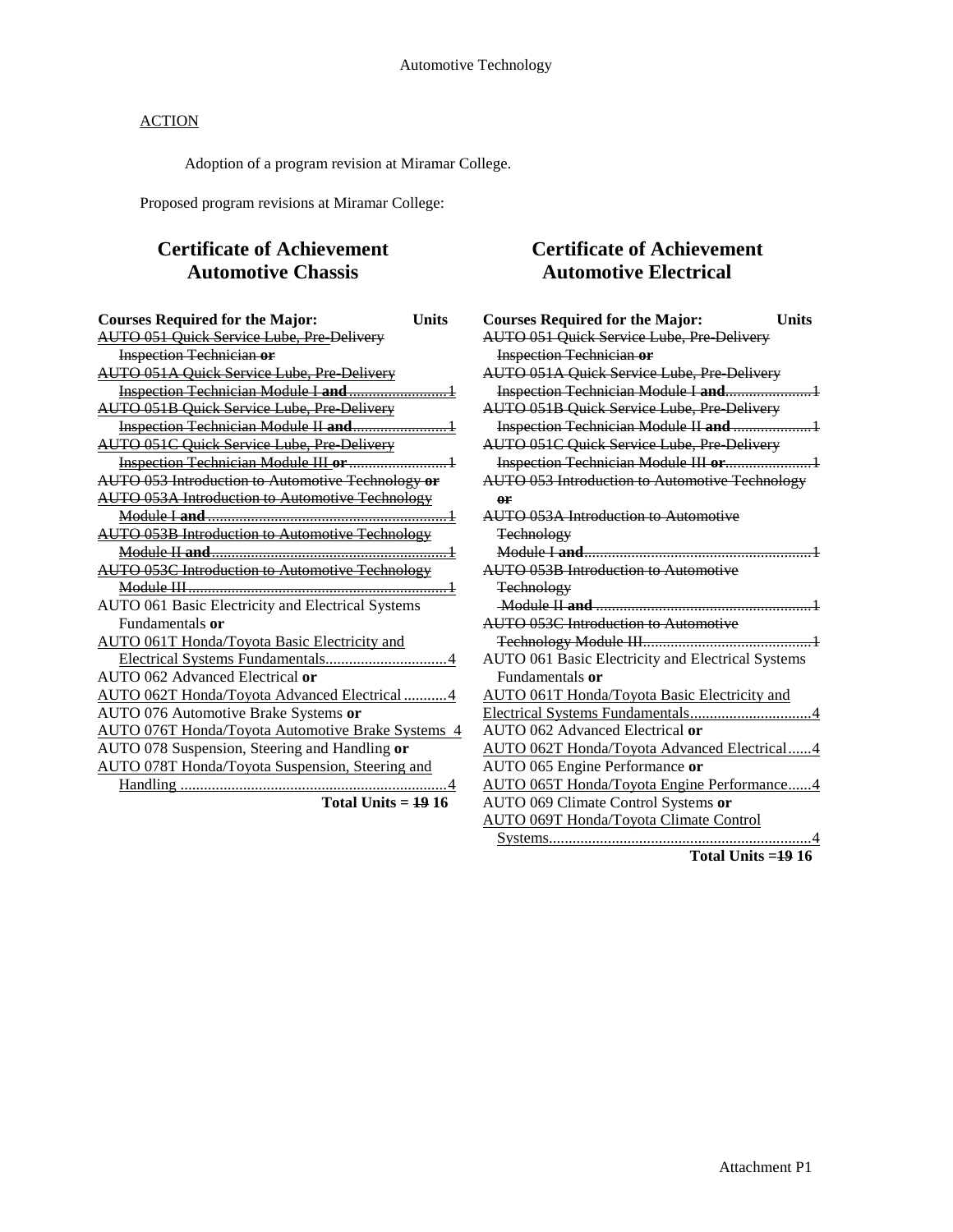## **Certificate of Achievement Automotive Engine Performance**

| <b>Courses Required for the Major:</b>                | <b>Units</b> |
|-------------------------------------------------------|--------------|
| AUTO 051 Quick Service Lube, Pre-Delivery             |              |
| <b>Inspection Technician or</b>                       |              |
| <b>AUTO 051A Quick Service Lube, Pre Delivery</b>     |              |
| Inspection Technician Module I and  1                 |              |
| <b>AUTO 051B Quick Service Lube, Pre Delivery</b>     |              |
|                                                       |              |
| <b>AUTO 051C Quick Service Lube, Pre-Delivery</b>     |              |
| Inspection Technician Module III 1                    |              |
| <b>AUTO 053 Introduction to Automotive Technology</b> |              |
| <b>or</b>                                             |              |
| <b>AUTO 053A Introduction to Automotive</b>           |              |
|                                                       |              |
| <b>AUTO 053B Introduction to Automotive</b>           |              |
|                                                       |              |
| <b>AUTO 053C Introduction to Automotive</b>           |              |
|                                                       |              |
| AUTO 056 Engine and Related Systems or                |              |
| <b>AUTO 056T Honda/Toyota Engine and Related</b>      |              |
|                                                       |              |
| AUTO 061 Basic Electricity and Electrical Systems     |              |
| Fundamentals or                                       |              |
| <b>AUTO 061T Honda/Toyota Basic Electricity and</b>   |              |
|                                                       |              |
| AUTO 062 Advanced Electrical or                       |              |
| AUTO 062T Honda/Toyota Advanced Electrical4           |              |
| AUTO 065 Engine Performance or                        |              |
| AUTO 065T Honda/Toyota Engine Performance  4          |              |
| AUTO 067 Advanced Engine Performance or               |              |
| <b>AUTO 067T Honda/Toyota Advanced Engine</b>         |              |
|                                                       |              |
| Total Units = $23-20$                                 |              |

**Certificate of Achievement Automotive Transmissions**

| <b>Courses Required for the Major:</b><br><b>Units</b>    |  |
|-----------------------------------------------------------|--|
| <b>AUTO 051 Quick Service Lube, Pre-Delivery</b>          |  |
| <b>Inspection Technician or</b>                           |  |
| <b>AUTO 051A Quick Service Lube, Pre Delivery</b>         |  |
| Inspection Technician Module I and 1                      |  |
| <b>AUTO 051B Quick Service Lube, Pre Delivery</b>         |  |
| Inspection Technician Module II and  1                    |  |
| <b>AUTO 051C Quick Service Lube, Pre-Delivery</b>         |  |
| Inspection Technician Module III or 1                     |  |
| <b>AUTO 053 Introduction to Automotive Technology</b>     |  |
| $\theta$ r                                                |  |
| AUTO 053A Introduction to Automotive                      |  |
|                                                           |  |
| <b>AUTO 053B Introduction to Automotive</b>               |  |
|                                                           |  |
| <b>AUTO 053C Introduction to Automotive</b>               |  |
|                                                           |  |
| <b>AUTO</b> -061 Basic Electricity and Electrical Systems |  |
| Fundamentals or                                           |  |
| AUTO 061T Honda/Toyota Basic Electricity and              |  |
| Electrical Systems Fundamentals 4                         |  |
| AUTO 062 Advanced Electrical or                           |  |
| AUTO 062T Honda/Toyota Advanced Electrical4               |  |
| AUTO 065 Engine Performance or                            |  |
| AUTO 065T Honda/Toyota Engine Performance 4               |  |
| AUTO 072 Manual Transmissions Drive Lines or              |  |
| AUTO 072T Honda/Toyota Manual Drive Train and             |  |
|                                                           |  |
| AUTO 074 Automatic Transmissions/Axles or                 |  |
| <b>AUTO 074T Honda/Toyota Automatic</b>                   |  |
|                                                           |  |

**Total Units =23 20**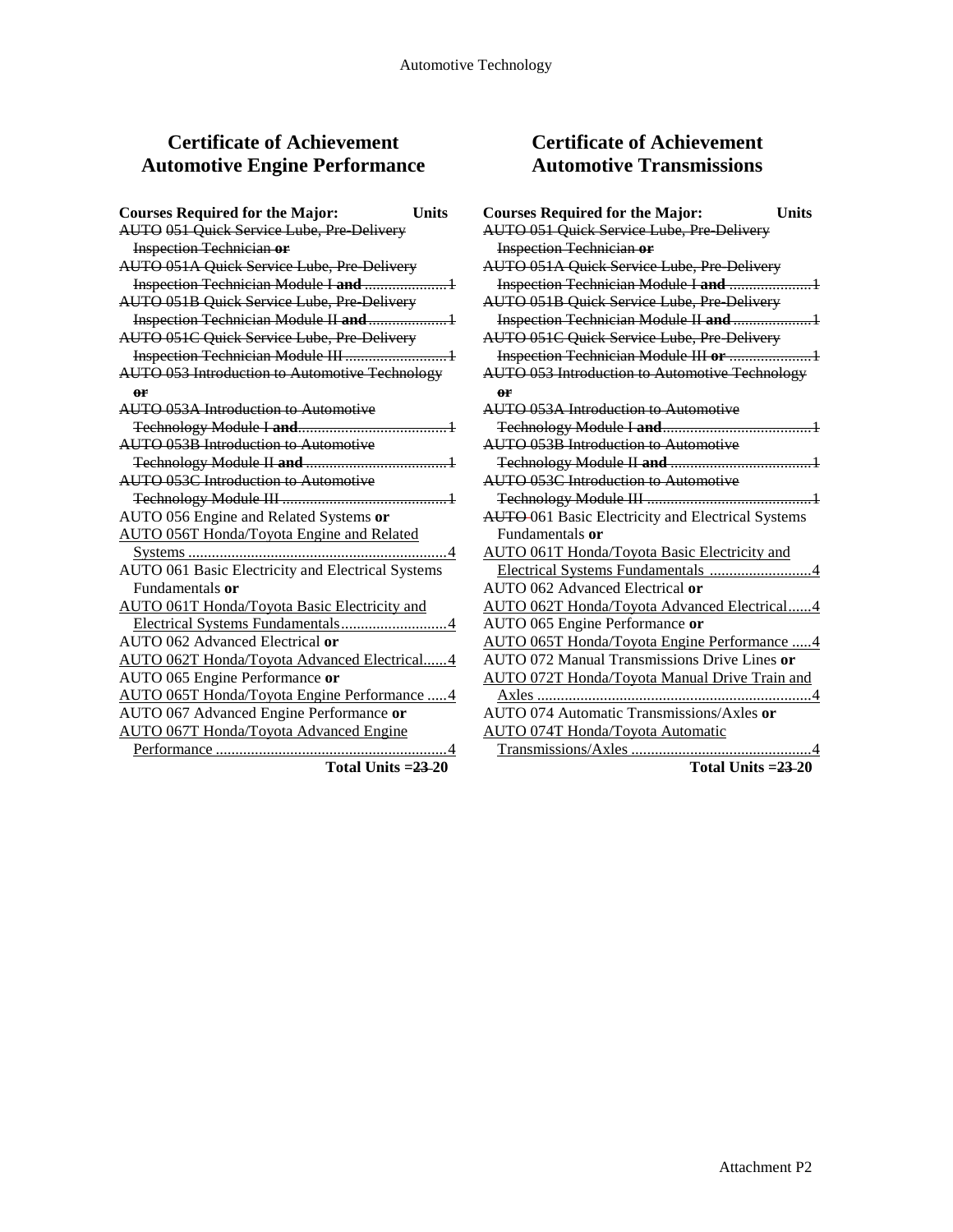## **Associate in Science Degree Automotive Technology**

| <b>Courses Required for the Major:</b>                | <b>Units</b> |
|-------------------------------------------------------|--------------|
| AUTO 051 Quick Service Lube, Pre Delivery             |              |
| <b>Inspection Technician or</b>                       |              |
| <b>AUTO 051A Quick Service Lube, Pre Delivery</b>     |              |
| Inspection Technician Module I and 1                  |              |
| <b>AUTO 051B Quick Service Lube, Pre Delivery</b>     |              |
| Inspection Technician Module II and1                  |              |
| AUTO 051C Quick Service Lube, Pre Delivery            |              |
|                                                       |              |
| <b>AUTO 053 Introduction to Automotive Technology</b> |              |
| 0 <sub>r</sub>                                        |              |
| <b>AUTO 053A Introduction to Automotive</b>           |              |
|                                                       |              |
| <b>AUTO 053B Introduction to Automotive</b>           |              |
|                                                       |              |
| <b>AUTO 053C Introduction to Automotive</b>           |              |
|                                                       |              |
| AUTO 056 Engine and Related Systems or                |              |
| <b>AUTO 056T Honda/Toyota Engine and Related</b>      |              |
|                                                       |              |
| AUTO 061 Basic Electricity and Electrical Systems     |              |
| Fundamentals or                                       |              |
| <b>AUTO 061T Honda/Toyota Basic Electricity and</b>   |              |
| Electrical Systems Fundamentals4                      |              |
| AUTO 062 Advanced Electrical or                       |              |
| AUTO 062T Honda/Toyota Advanced Electrical4           |              |
| AUTO 065 Engine Performance or                        |              |
| AUTO 065T Honda/Toyota Engine Performance  4          |              |
| AUTO 067 Advanced Engine Performance or               |              |
| AUTO 067T Honda/Toyota Advanced Engine                |              |
|                                                       |              |
| AUTO 069 Climate Control Systems or                   |              |
| <b>AUTO 069T Honda/Toyota Climate Control</b>         |              |
|                                                       |              |
| AUTO 072 Manual Drive Train and Axles or              |              |
| AUTO 072T Honda/Toyota Manual Drive Train and         |              |
|                                                       |              |
| AUTO 074 Automatic Transmissions/Axles or             |              |
| AUTO 074T Honda/Toyota Automatic                      |              |
|                                                       |              |
| AUTO 076 Automotive Brake Systems or                  |              |
| <b>AUTO 076T Honda/Toyota Automotive Brake</b>        |              |
|                                                       |              |
| AUTO 078 Suspension, Steering and Handling or         |              |
| <b>AUTO 078T Honda/Toyota Suspension, Steering</b>    |              |
|                                                       |              |
| <b>AUTO 085 Advanced Emission Specialist Exam</b>     |              |
| AUTO 095 Automotive Technology Internship             |              |
|                                                       |              |

#### **Courses as a Bridge from High School to College: Units** AUTO 032 Orientation to Basic Automotive

| Components, Tools and Safety Procedures  1:            |  |
|--------------------------------------------------------|--|
| AUTO 034 Introduction to Automotive Engines and        |  |
|                                                        |  |
| <b>AUTO 035 Introduction to Automotive Electricity</b> |  |
|                                                        |  |
| <b>AUTO 037 Auto Tech Skills and Career</b>            |  |
| <b>Innortunities</b><br>                               |  |

**Total Units =50-51 46**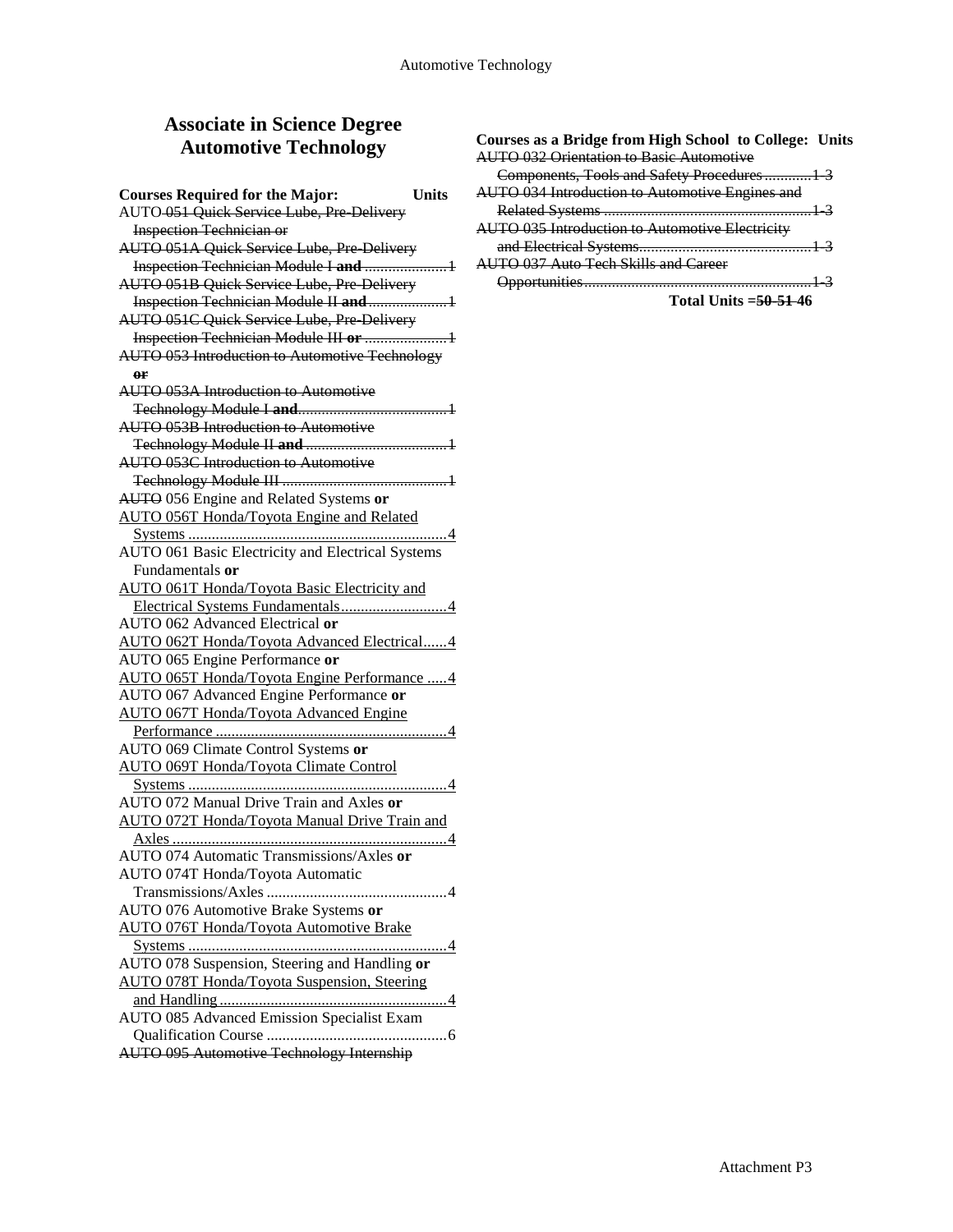Adoption of a program revision at City College.

Proposed program revisions at City College:

## **Certificate of Achievement Alcohol and Other Drug Studies**

| <b>Courses Required for the Major:</b>                                                                                  | Units |
|-------------------------------------------------------------------------------------------------------------------------|-------|
| AODS 150 Introduction to Chemical Dependency3                                                                           |       |
| AODS 152 Physiology and Pharmacology of                                                                                 |       |
|                                                                                                                         |       |
| AODS 154 Prevention, Intervention, Legal &                                                                              |       |
| Ethical Issues of Psychoactive Drug Use 3                                                                               |       |
| AODS 156 Chemical Dependency Case                                                                                       |       |
|                                                                                                                         |       |
| <b>AODS 158 Chemical Dependency Family</b>                                                                              |       |
|                                                                                                                         |       |
| AODS 160 Group Dynamics in Chemical                                                                                     |       |
|                                                                                                                         |       |
| AODS 162 Chemical Dependency Internship                                                                                 |       |
|                                                                                                                         |       |
| AODS $1631$ Chemical Dependency Internship or                                                                           |       |
| <b>AODS 270 Work Experience in Chemical</b>                                                                             |       |
|                                                                                                                         |       |
|                                                                                                                         |       |
| PSYC 161 Introduction to Counseling3                                                                                    |       |
| PSYC 245 Abnormal Psychology3                                                                                           |       |
| SOCO 101 Principles of Sociology 3                                                                                      |       |
| <sup>1</sup> Alcohol and Other Drug Studies 270 must be substituted for AODS<br>163 if a student has a paid internship. |       |
| .                                                                                                                       |       |

**Total Units =33.5 34-37**

## **Certificate of Performance Community Health Work**

| <b>Courses Required for the Major:</b>           | <b>Units</b> |
|--------------------------------------------------|--------------|
| HUMS 103 Introduction to Community Health Work3  |              |
|                                                  |              |
|                                                  |              |
| PSYC 230 Psychology of Lifespan Development3     |              |
| HUMS 095 Public Assistance and Benefits Program1 |              |
| HUMS 112 Community Service Practicum 3           |              |
|                                                  |              |

**Total Units = 16**

## **Certificate of Performance Youth Development Work**

| <b>Courses Required for the Major:</b>           | Units |
|--------------------------------------------------|-------|
| HUMS 106 Introduction to Youth Development       |       |
|                                                  |       |
| HUMS 095 Public Assistance and Benefits Program1 |       |
| COMS 180 Intercultural Communication3            |       |
| HUMS 112 Community Service Practicum3            |       |
| <b>HUMS 116 Capstone for Youth Development</b>   |       |
|                                                  |       |
| Select one course from:                          | Units |
| CHIL 101 Human Growth and Development or         |       |
| PSYC 230 Psychology of Lifespan Development3     |       |

**Select one course from: Units**

ANTH 103 Introduction to Cultural Anthropology **or** CHIL 141 The Child, Family and Community............3 **Total Units = 16**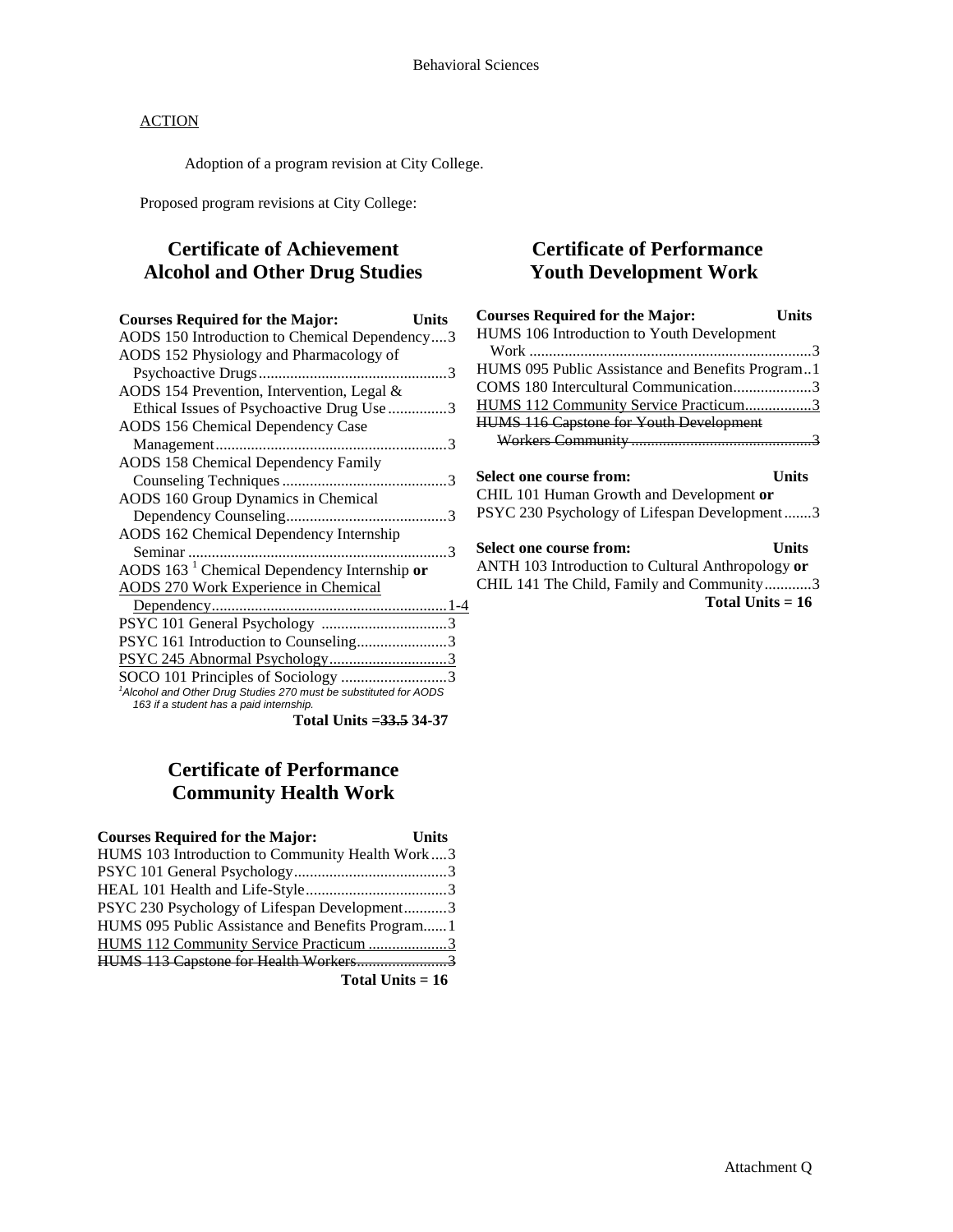Adoption of a new program at Mesa College.

Proposed new program at Mesa College:

## **Certificate of Achievement Honors Global Competencies Certificate**

| <b>Courses Required for the Major:</b>                  | <b>Units</b> |
|---------------------------------------------------------|--------------|
| Select one course from:                                 | <b>Units</b> |
| COMS 180 Intercultural Communication 3                  |              |
| COMS 135 Interpersonal Communication3                   |              |
| ENGL 205 Critical Thinking and Intermediate             |              |
|                                                         |              |
|                                                         |              |
| MATH 118 A Survey of Modern Mathematics 3               |              |
|                                                         |              |
| PHIL 100 Logic and Critical Thinking 3                  |              |
| PHIL 205 Critical Thinking and Writing in Philosophy .3 |              |
| SOCO 201 Advanced Principles of Sociology3              |              |
| SOCO 223 Globalization and Social Change3               |              |
| Select one course from:                                 | <b>Units</b> |
| CHIN 101 First Course in Mandarin Chinese 5             |              |
| CHIN 102 Second Course in Mandarin Chinese5             |              |
| CHIN 201 Third Course in Mandarin Chinese5              |              |
| CHIN 202 Fourth Course in Mandarin Chinese 5            |              |
|                                                         |              |
|                                                         |              |
|                                                         |              |
|                                                         |              |
|                                                         |              |
|                                                         |              |
|                                                         |              |
|                                                         |              |
|                                                         |              |
|                                                         |              |
|                                                         |              |
|                                                         |              |
|                                                         |              |
|                                                         |              |
|                                                         |              |
|                                                         |              |
|                                                         |              |
|                                                         |              |
|                                                         |              |
|                                                         |              |
|                                                         |              |
|                                                         |              |
| SPAN 215 Spanish for Spanish Speakers I 5               |              |
| SPAN 216 Spanish for Spanish Speakers II5               |              |
|                                                         |              |
|                                                         |              |

| VIET 102 Second Course in Vietnamese5                                                                |
|------------------------------------------------------------------------------------------------------|
| VIET 201 Third Course in Vietnamese or                                                               |
| AMSL 115 American Sign Language Level I and  4                                                       |
| AMSL 115L American Sign Language I (Lab) or                                                          |
| AMSL 116 American Sign Language Level II and4                                                        |
| AMSL 116L American Sign Language II (Lab)1                                                           |
| Select a minimum of 12 units from:<br><b>Units</b>                                                   |
| ANTH 102 Introduction to Physical Anthropology 3                                                     |
| ANTH 103 Introduction to Cultural Anthropology 3                                                     |
| ANTH 120 Archaeological Artifact Analysis3                                                           |
| ANTH 200 Introduction to North American Indians .3                                                   |
| ANTH 215 Cultures of Latin America3                                                                  |
|                                                                                                      |
| ARTF 109 History of Modern Art 3                                                                     |
| ARTF 110 Art History: Prehistoric to Gothic 3                                                        |
| ARTF 113 African, Oceanic, and Native American                                                       |
|                                                                                                      |
|                                                                                                      |
| ARTF 120 Native American Indian Art3                                                                 |
| ARTF 125 Art History: Arts of the Asian Continent .3<br>ARTF 191 Cultural Influences on Photography3 |
| BIOL 100 Natural History - Environmental Biology.4                                                   |
| BIOL 120 The Environment of Man3                                                                     |
| BLAS 100 Introduction to Black Studies3                                                              |
|                                                                                                      |
| BLAS 106 Black Oral Expression and Interpretation 3                                                  |
| BLAS 110 African American Art 3                                                                      |
|                                                                                                      |
| BLAS 115 Sociology from a Black Perspective 3                                                        |
| BLAS 116 Contemporary Social Problems from a                                                         |
|                                                                                                      |
|                                                                                                      |
| BLAS 125 Dynamics of the Black Community3                                                            |
|                                                                                                      |
| BLAS 140A History of the U.S., Black Perspectives 3                                                  |
| BLAS 140B History of the U.S., Black Perspectives 3                                                  |
| BLAS 150 Black Women in Literature and the                                                           |
| Media                                                                                                |
| BLAS 155 Afro-American Literature 3                                                                  |
| BLAS 165 Sexuality and Black Culture 3                                                               |
| BLAS 175 Psycho-History of Racism and Sexism3                                                        |
| CHIC 110A Introduction to Chicano Studies3                                                           |
| CHIC 110B Introduction to Chicano Studies3                                                           |
|                                                                                                      |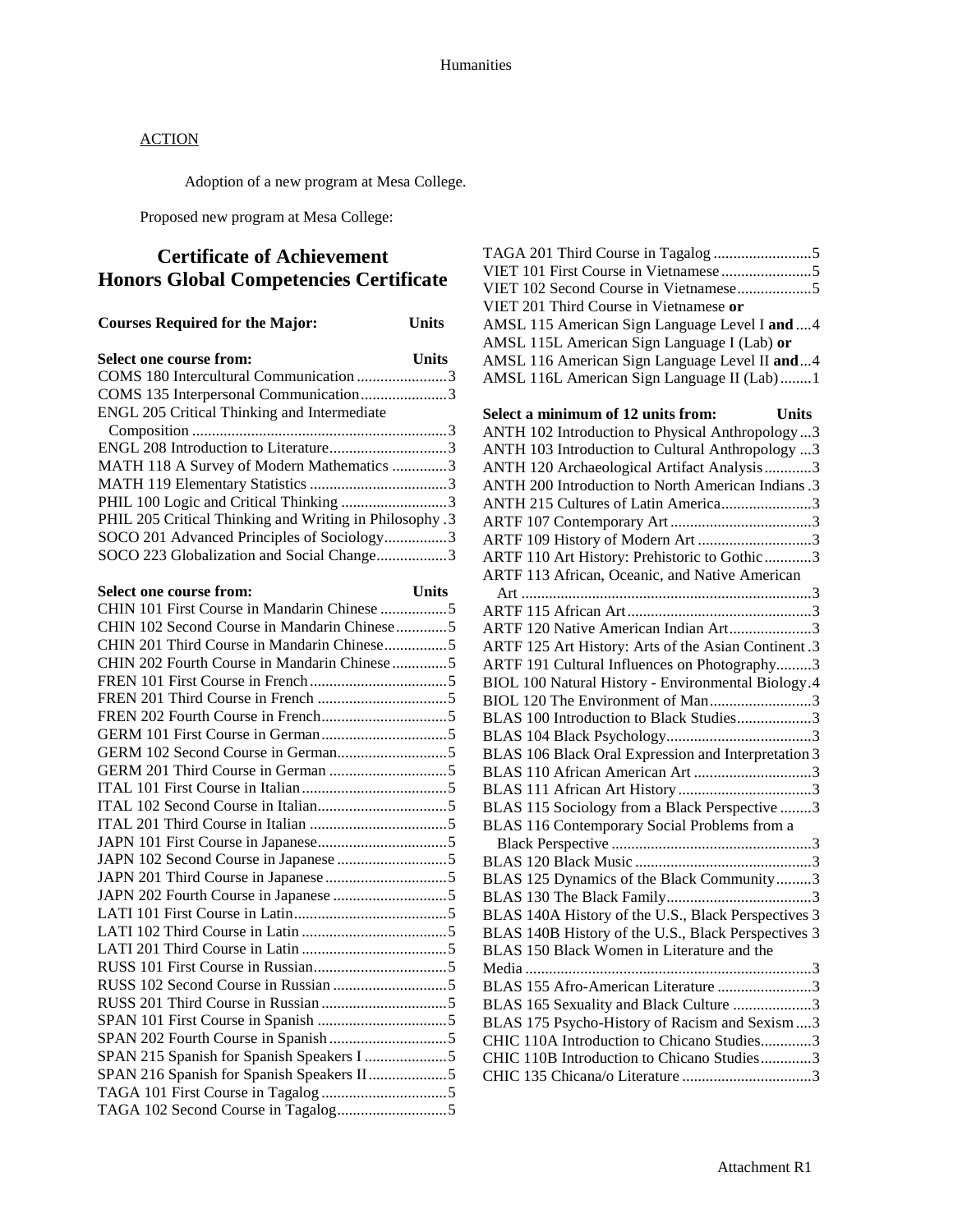| CHIC 138 Literature of La Raza in Latin America in |
|----------------------------------------------------|
|                                                    |
| CHIC 141A United States History from a Chicano     |
|                                                    |
| CHIC 141B United States History from a Chicano     |
|                                                    |
|                                                    |
|                                                    |
| CHIC 190 Chicano Images in Film3                   |
| CHIC 201 Pre-Columbian Cultures of MesoAmerica3    |
|                                                    |
|                                                    |
| CISC 181 Principles of Information Systems 4       |
|                                                    |
|                                                    |
| DRAM 105 Introduction to Dramatic Arts 3           |
| DRAM 112 Introduction to Script Analysis 3         |
| ECON 120 Principles of Macroeconomics 3            |
| ECON 121 Principles of Microeconomics3             |
| ENGL 101 Reading and Composition 3                 |
| ENGL 105 Composition and Literature3               |
| ENGL 209 Literary Approaches to Film 3             |
| ENGL 220 Masterpieces of World Literature I: 1500  |
|                                                    |
| ENGL 221 Masterpieces of World Literature II:      |
|                                                    |
| ENGL 230 Asian American Literature 3               |
| ENGL 238 Evaluating Children's Literature3         |
|                                                    |
| GEOG 104 World Regional Geography 3                |
| HEAL 101 Health and Life-Style 3                   |
|                                                    |
|                                                    |
| HIST 115A History of the Americas I3               |
| HIST 115B History of the Americas II3              |
| HIST 120 Introduction to Asian Civilizations 3     |
| HIST 123 U.S. History from the Asian Pacific       |
|                                                    |
| HIST 131 Latin America Before Independence3        |
| HIST 141 Women in United States History I 3        |
| HIST 150 Native Americans in United States         |
|                                                    |
| HIST 151 Native Americans in United States         |
|                                                    |
|                                                    |
| HUMA 101 Introduction to the Humanities I3         |
| HUMA 102 Introduction to the Humanities II3        |
| HUMA 103 Introduction to the New Testament3        |
| HUMA 104 Introduction to the Old Testament 3       |
|                                                    |
|                                                    |
| HUMA 205 Exploring Human Values Through Film3      |
| JOUR 202 Introduction to Mass Communication3       |
|                                                    |
| MUSI 102 Music History II: Mid 18th - Early 20th   |
|                                                    |
|                                                    |

| HIST 121 Asian Civilizations in Modern Times3    |
|--------------------------------------------------|
| ARTF 111 Art History: Renaissance to Modern3     |
|                                                  |
|                                                  |
| PHIL 103 Historical Introduction to Philosophy 3 |
| PHIL 104A History of Western Philosophy 3        |
|                                                  |
| PHIL 104B History of Western Philosophy3         |
| PHIL 107 Reflections on Human Nature 3           |
| PHIL 109 Issues in Social Philosophy 3           |
| PHIL 108 Perspectives on Human Nature and        |
|                                                  |
| PHIL 110 Philosophy of Religion3                 |
| PHIL 125 Philosophy of Women3                    |
| PHIL 130 Philosophy of Art and Music3            |
| POLI 101 Introduction to Political Science 3     |
|                                                  |
| POLI 140 Contemporary International Politics3    |
|                                                  |
| PSYC 112 Interpersonal Relations3                |
| PSYC 133 Psychology of Women 3                   |
| PSYC 135 Marriage and Family Relations3          |
| PSYC 137 Human Sexual Behavior3                  |
| PSYC 166 Introduction to Social Psychology 3     |
| PSYC 230 Psychology of Lifespan Development 3    |
| PSYC 245 Abnormal Psychology 3                   |
| SOCO 101 Principles of Sociology3                |
| SOCO 110 Contemporary Social Problems3           |
| PERG 120 College Success and Lifelong Learning3  |
| PERG 130 Career - Life Planning3                 |
| MUSI 125 Music, The Arts, and Humanity 3         |
| AMSL 104 Introduction to Deaf Culture 3          |
| ARCH 126 History of Ancient World Architecture3  |
| ARCH 127 History of World Arch: Romanesque       |
| BUSE 119 Business Communications 3               |
| BUSE 150 Human Relations in Business 3           |
| DRAM 150 Cinema as Art and Communication I3      |
| DRAM 151 Cinema as Art and Communication II3     |
| HIST 130 The Modern Middle East3                 |
| HIST 132 Latin America Since Independence3       |
| Total Units $= 20$                               |
|                                                  |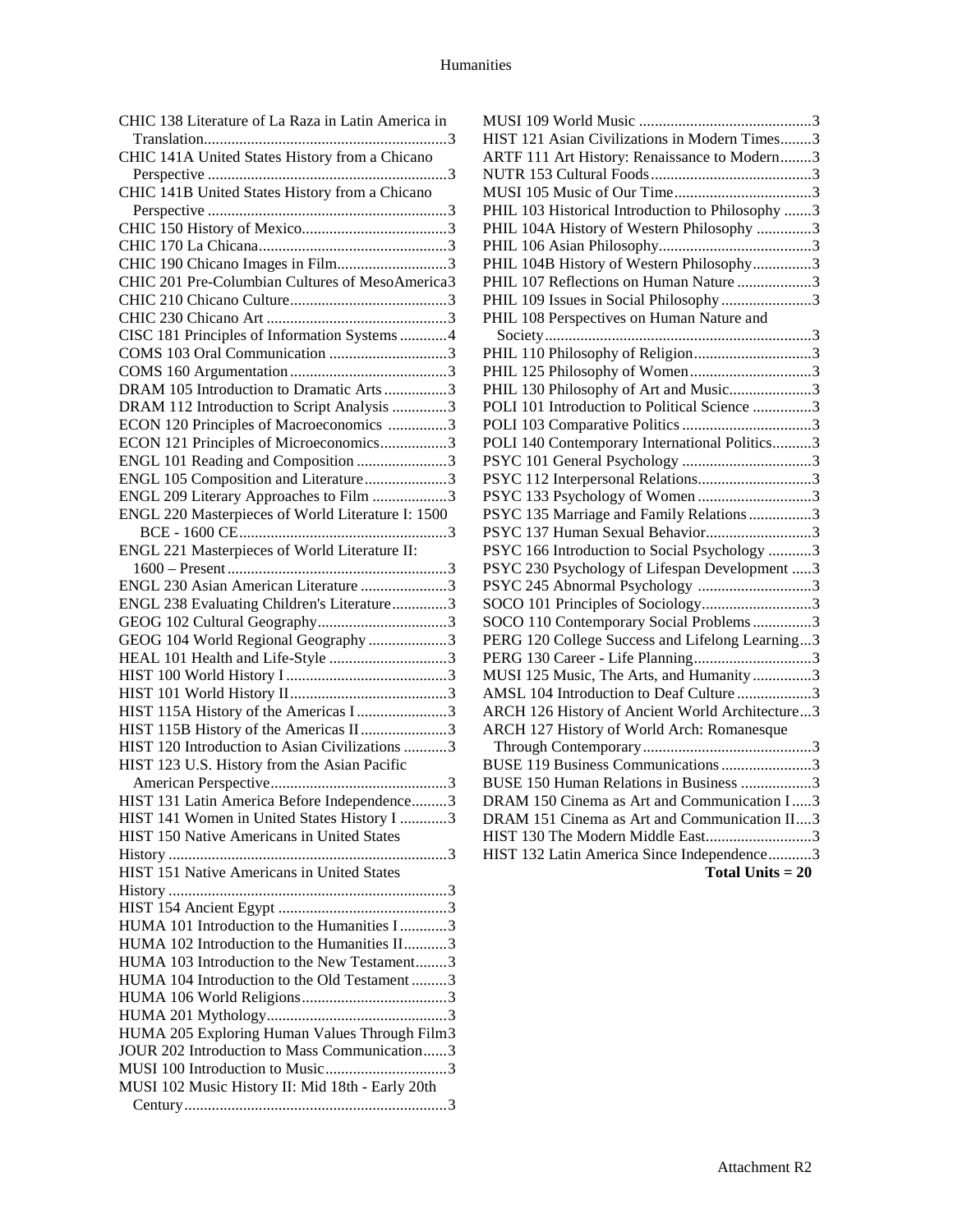Adoption of a program revision at Mesa College.

Proposed revised programs at Mesa College:

## **Associate in Science Degree Physical Therapist Assistant**

| <b>Program Prerequisites:</b>                           | Units        |
|---------------------------------------------------------|--------------|
| BIOL 160 Elements of Human Anatomy and                  |              |
| Physiology or                                           |              |
|                                                         |              |
|                                                         |              |
|                                                         |              |
| MATH 096 Intermediate Algebra and Geometry 5            |              |
|                                                         |              |
| <b>Courses Required for the Major:</b>                  | <b>Units</b> |
| PHYR 440050 Physical Therapy Introduction2              |              |
| PHYR 114054 Introduction to Human Movement 3            |              |
| PHYR 446056 Physical Therapy Techniques I2              |              |
| PHYR 116L056L Physical Therapy Techniques I-Lab2        |              |
| PHYR 122062 Introduction to Pathology 3                 |              |
| PHYR 123063 Introduction to Therapeutic Exercise 2      |              |
| PHYR 126066 Physical Therapy Techniques II 2            |              |
| PHYR 426L066L Physical Therapy Techniques II-Lab.2      |              |
| PHYR 137077 Orthopedic Exercise and Rehabilitation .2   |              |
| PHYR 137L077L Orthopedic Exercise and                   |              |
|                                                         |              |
| PHYR 138078 Topics in Neurology and Rehabilitation. 1.5 |              |
| PHYR 138L078L Topics in Neurology and                   |              |
|                                                         |              |
| PHYR 141081 Organization of Physical Therapy 2          |              |
| PHYR 442A070 Directed Clinical Practice 2               |              |
|                                                         |              |
| Total Units = $28.5$ 33.5                               |              |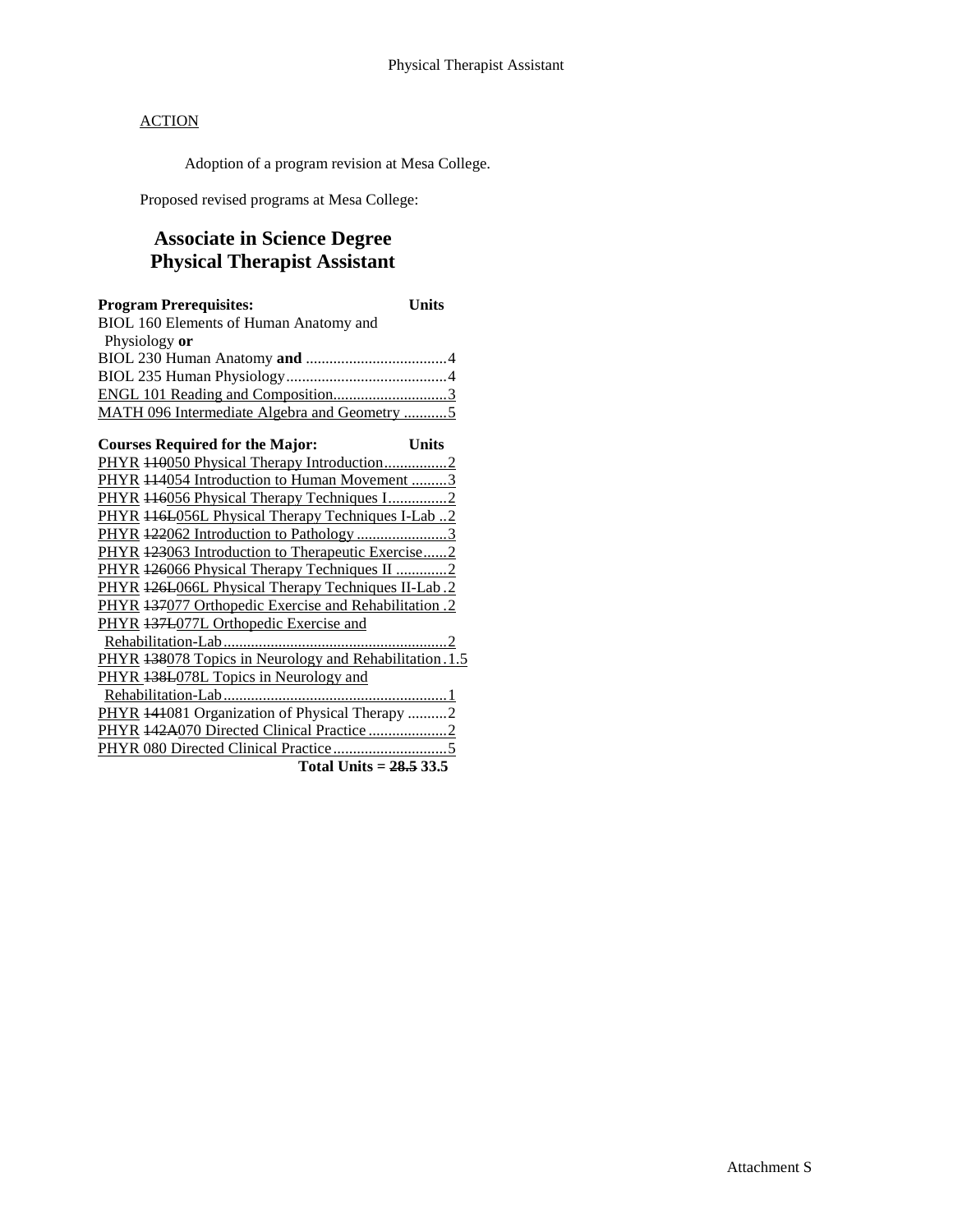Adoption of a program revision at Mesa College.

Proposed revised programs at Mesa College:

## **Certificate of Achievement Radiologic Technology**

| <b>Program Prerequisites:</b>                     | Units |
|---------------------------------------------------|-------|
| BIOL 160 Elements of Human Anatomy and            |       |
|                                                   |       |
|                                                   |       |
| MATH 046 Elementary Algebra and Geometry 5        |       |
| MATH 096 Intermediate Algebra and Geometry 5      |       |
| CISC 150 Introduction to Computer and Information |       |
| Sciences or                                       |       |
|                                                   |       |
|                                                   |       |
| PSYC 111 Psychological/Social Aspects of Aging,   |       |
| Death and Dying or                                |       |
| PSYC 101 General Psychology or                    |       |
| MEDA 068 Human Behavior for Allied Health         |       |
|                                                   |       |

## **Courses Required for the Major: Units**

| RADT 085 Fluoroscopy and Radiation Safety2.5      |  |
|---------------------------------------------------|--|
| <b>RADT 085L Fluoroscopy and Radiation Safety</b> |  |
|                                                   |  |
| RADT 105 Basic Radiologic Technology3             |  |
| RADT 110 Recording Media and Processing 2         |  |
|                                                   |  |
| RADT 420B121B Radiographic Exposure Laboratory1   |  |
|                                                   |  |
|                                                   |  |
|                                                   |  |
| RADT 211 Radiographic Positioning III 2           |  |
|                                                   |  |
| RADT 221-Advanced Imaging Techniques 2            |  |
|                                                   |  |
|                                                   |  |
|                                                   |  |
| RADT 242 Organization of Radiology 1              |  |
|                                                   |  |
| RADT 251A Directed Clinical Practice I3           |  |
|                                                   |  |
|                                                   |  |
|                                                   |  |
|                                                   |  |
|                                                   |  |
|                                                   |  |
| Total Units = $53\,55.5$                          |  |
|                                                   |  |

| <b>Recommended Electives:</b> | <b>Units</b> |
|-------------------------------|--------------|
|                               |              |